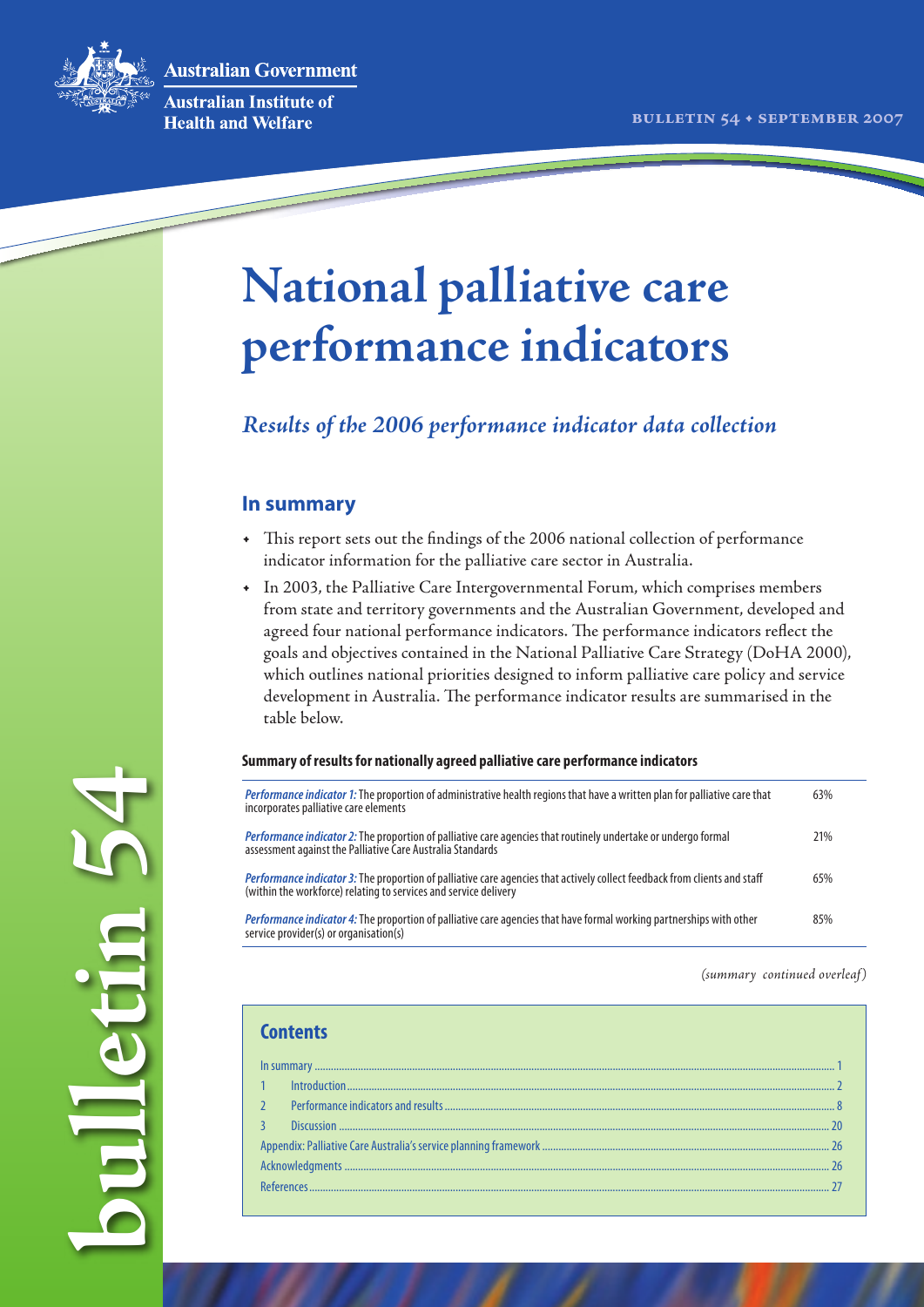- • While the 2006 palliative care performance indicator data collection has suggested that performance, as measured against the four nationally agreed performance indicators, has fallen since the 2005 collection, it is difficult to know what specific effect amendments to the survey forms/questions and a change in scope for the palliative care agency survey might have had on responses and results. These amendments are outlined in Section 3, as are the results of a specific analysis that investigated changes in results for those agencies and health regions that participated in both the 2005 and 2006 data collections.
- Given the 'trial' nature of the 2005 collection, and that some finetuning and further development of questions occurred in light of that collection, it is likely that the 2006 collection results should be considered more reliable. The third collection of national palliative care performance information data is currently being planned for late 2007. This collection will largely be a reiteration of the 2006 collection and it may be best to await results of that data collection to better understand changes in performance.

# **1 Introduction**

## **1.1 Palliative care services in Australia**

Palliative care is the specialised care of people who are terminally ill. The World Health Organization describes palliative care as 'an approach that improves the quality of life of patients and their families facing the problem associated with life-threatening illness, through the prevention and relief of suffering by means of early identification and impeccable assessment and treatment of pain and other problems, physical, psychosocial and spiritual' (WHO 2003).

Palliative care is provided both by primary palliative care and specialist palliative care providers<sup>1</sup> recognising that people who are terminally ill experience different levels of need ranging from relatively uncomplicated to complex care requirements. Ideally, patients and their family/carers have access to a range of services (based on need and preference) which ensures that appropriate services are delivered in the right place at the right time.

## **1.2 National framework for palliative care**

In Australia, the discipline of palliative care is a relative newcomer to the healthcare system, largely emerging since the 1970s to provide people who are terminally ill (and their families) with quality end of life care. Prior to this, care of the terminally ill was largely the province of religious orders with a focus on spiritual aspects of terminal care. However, a range of factors (including improvements in the availability of medical options for palliative care patients—particularly with respect to pharmaceutical options for the control of pain, the rise of cancer as a contributor to mortality, and the establishment of a vocal consumer movement) fuelled the emergence of palliative care as a specialised health discipline.

<sup>1</sup> Characteristics of these different types of palliative care services are further discussed in sub-section 1.4.2.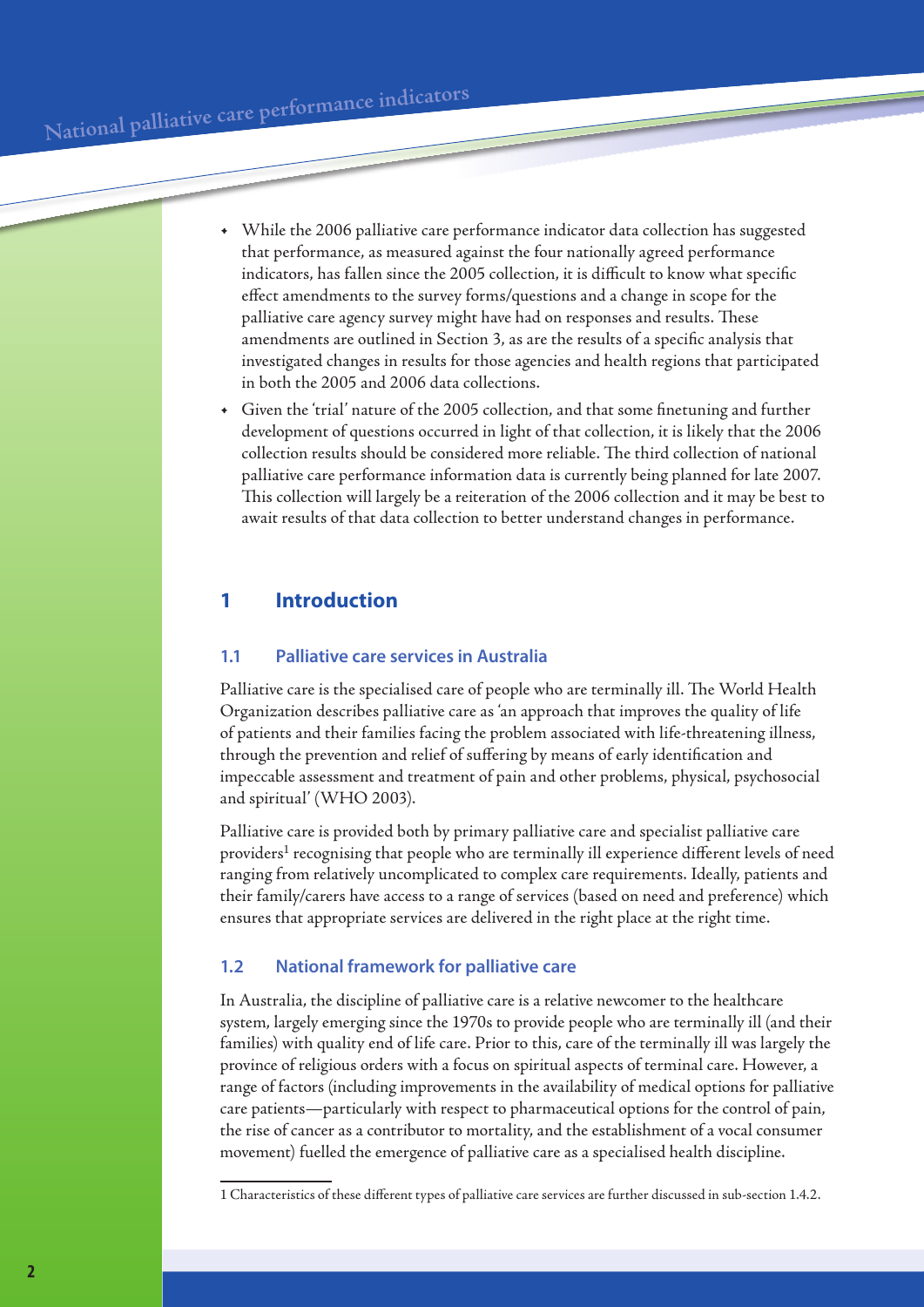In recent times, the ongoing development of palliative care services at a national level has been guided by two initiatives: the development of a national strategy for palliative care services, and the inclusion of palliative care–related initiatives within the current and previous Australian Health Care Agreements. These initiatives recognise that palliative care services, in many areas, are not yet fully integrated within the mainstream health system and are continuing to mature.

The National Palliative Care Strategy (DoHA 2000) provides a national framework for palliative care service development and acknowledges the requirement for improved knowledge of, and information about, palliative care service provision in Australia. The Strategy is a consensus document between the Australian Government, state and territory governments, palliative care service providers and advocacy groups that outlines national priorities designed to inform palliative care policy and service development in Australia. It proposes a number of strategies that contribute to goals relating to:

- • awareness and understanding of palliative care by the community and other healthcare professionals,
- • continuous improvement in the quality and effectiveness of palliative care service delivery, and
- • partnerships between health and welfare service providers to support the delivery of high quality palliative care (DoHA 2000).

Implementation of the Strategy is underpinned by the inclusion of palliative care requirements within the current Australian Health Care Agreements (AHCAs). Specifically, these outline the responsibility of jurisdictions and the Australian Government to improve the provision of palliative care services (Part 2, clause  $8(g)$ ) and to implement the National Palliative Care Strategy (Part 3, clause 14(d)). The AHCAs also oblige states/territories to work collaboratively through the agreed information management governance arrangements to develop and refine appropriate performance indicators including 'indicators of access to and quality of palliative care services' (Schedule C, clause  $13(g)$ ). Nationally agreed high-level performance indicators relating to palliative care have been developed which provide some information on the extent to which the Strategy has been implemented. The first collection of data against the performance indicators occurred in 2005 (AIHW 2006).

#### **1.3 Objectives of the performance indicators**

The purpose of this report is to present the findings of the 2006 palliative care performance indicator data collection, and to consider changes that may have occurred between the 2005 and 2006 collections. The report also presents data that describe the palliative care sector that were obtained through the 2006 national palliative care agency survey.

The four national palliative care performance indicators were developed and agreed by the Palliative Care Intergovernmental Forum (PCIF) in 2003. The PCIF, which comprises representatives of all state/territory governments and the Australian Government Department of Health and Ageing, considers strategic policy issues and provides advice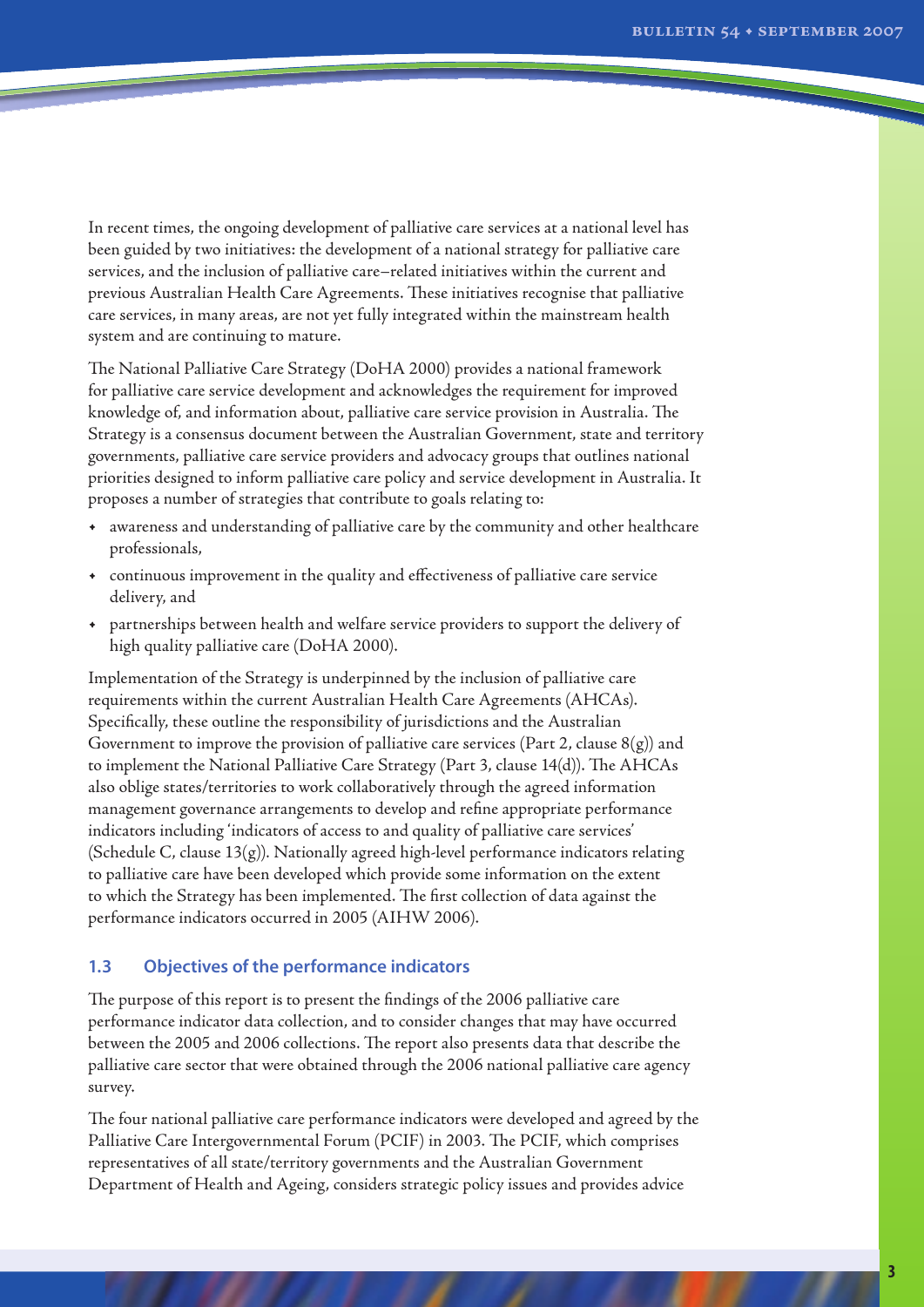on activities funded under the National Palliative Care Program. The four national palliative care performance indicators are presented in Box 1.

The performance indicators were developed as 'high-level' indicators to provide information on the extent to which the goals and objectives of the Strategy have been achieved nationally. The four national performance indicators present indicative information only. They do not measure actual outcomes for patients and their families, but rather attempt to quantify the existence of strategic plans for palliative care at the regional-level of government, and the extent to which appropriate quality improvement mechanisms are implemented at the agency or service-level. They are not intended to measure performance on a state and territory basis, nor individual agencies' performance, and accordingly, are not reported at an agency or jurisdictional level.

It is acknowledged that the four agreed performance indicators are limited to obtaining information in regards to certain aspects of the planning and delivery of palliative care services, and do not reflect performance about other specific aspects of palliative care that might be considered valuable, for example, bereavement support provided to carers and family members, the range of assistance provided by palliative care services and the effectiveness of the services delivered.

#### **Box 1: The national palliative care performance indicators**

#### *Regional level*

Performance indicator 1: *The proportion of administrative health regions that have a written plan for palliative care that incorporates palliative care elements.*

#### *Agency level*

Performance indicator 2: *The proportion of palliative care agencies, within their setting of care, that routinely undertake or undergo formal assessment against the Palliative Care Australia Standards.*

Performance indicator 3: *The proportion of palliative care agencies, within their setting of care, that actively collect feedback from clients and staff (within the workforce) relating to services and service delivery.*

Performance indicator 4: *The proportion of palliative care agencies, within their setting of care, that have formal working partnerships with other service provider(s) or organisation(s).*

#### **1.4 Methodology**

The performance indicator data collection involved two separate data collections:

- • Administrative health region data collection—designed to collect, from health regions across Australia, information to support the calculation of national palliative care performance indicator 1.
- National palliative care agency data collection—designed to collect, from palliative care agencies across Australia, information to support the calculation of national palliative care performance indicators 2–4.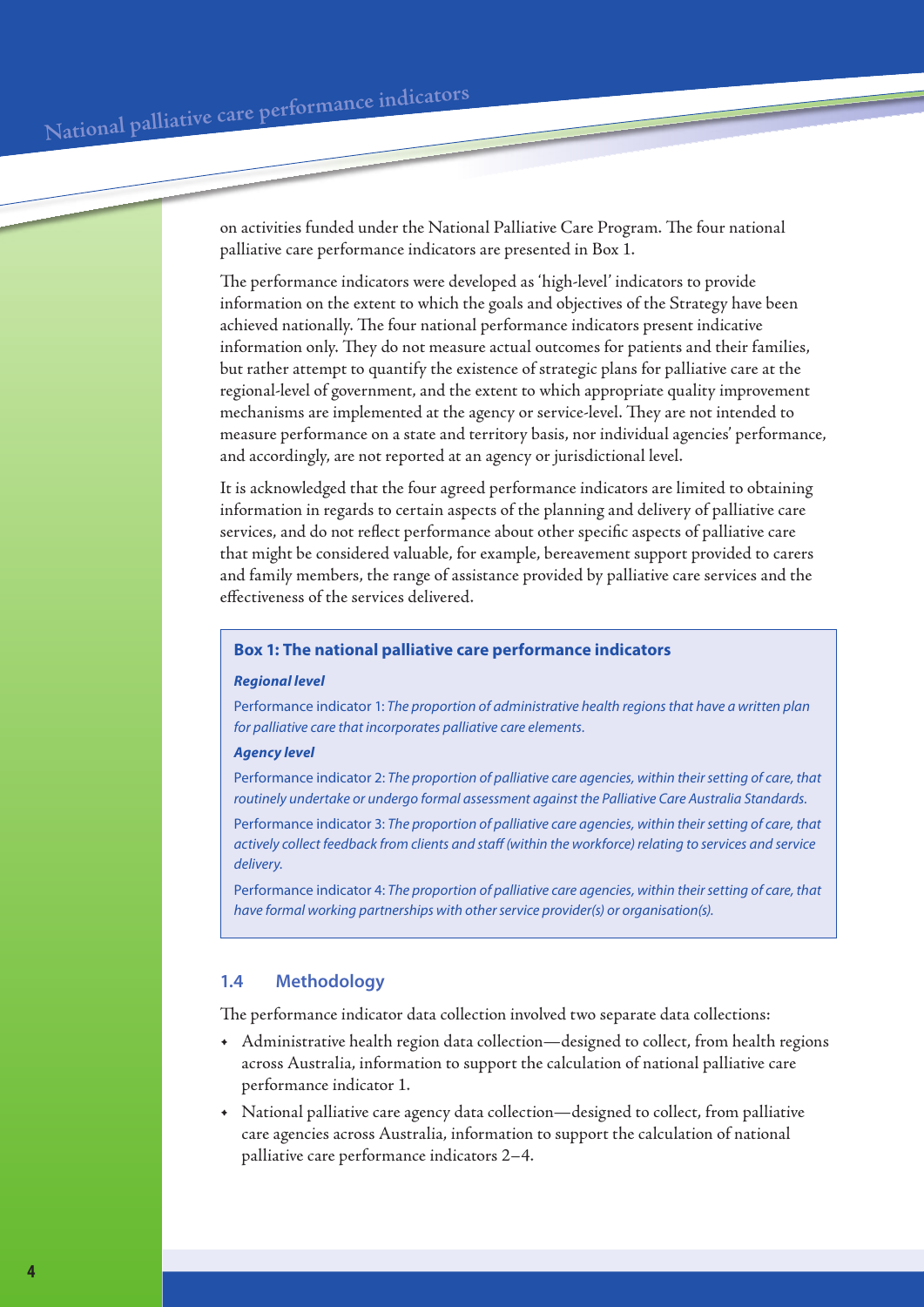These data collections are described in further detail below. Both data collections were conducted in September/October 2006, although follow-up with agencies and health regions continued until December 2006.

The project was carried out by staff of the Australian Institute of Health and Welfare (AIHW) in consultation with the Palliative Care Data Working Group (PCDWG). The PCDWG, which reports to the PCIF, comprises members of all state/territory health departments, the Australian Government Departments of Health and Ageing and Veterans' Affairs, Palliative Care Australia, and the Palliative Care Outcomes Collaboration. Throughout the project, the AIHW project team was guided by PCDWG decisions in regards to the survey questions and its underlying definitions and collection guidelines.

#### *1.4.1 Administrative health region data collection*

States and territories identified the administrative health regions in their jurisdiction for inclusion in the collection. For the purpose of this collection, 'administrative health region' was defined as 'the administrative unit with responsibility for administering health services in a region, area, district or zone, and for developing and implementing strategic and other plans for health service delivery, as specified by each state and territory'. A total of 30 administrative health regions were identified—Table 1 provides a breakdown, by state and territory, of the number of administrative health regions across Australia.

#### **Table 1: Administrative health regions, by state and territory**

|                   | $\overline{\phantom{a}}$<br>шл | <b>AIC</b> | <b>VIL</b> | <b>MI</b><br><b>VV M</b> | $\sim$ | Tas | <b>nsi</b> | N1 | Aust               |
|-------------------|--------------------------------|------------|------------|--------------------------|--------|-----|------------|----|--------------------|
| Number of regions |                                |            |            |                          |        |     |            |    | $\mathbf{a}$<br>υc |

#### *1.4.2 National palliative care agency data collection*

Data for reporting against performance indicators 2–4 were obtained through a survey of all government-funded palliative care agencies. For the purpose of this collection a 'palliative care agency' was defined as:

an organisation or organisational sub-unit that provides specialist palliative care and receives Australian or state/territory government funding (including Australian Health Care Agreement funding), or does not provide specialist palliative care but receives Australian Health Care Agreement funding to provide care incorporating a palliative approach or palliative care–related services.

- • 'Specialist palliative care' services work substantively in the area of palliative care. They would usually provide consultative and ongoing care for people with a life-limiting illness and provide support for primary carers and family members, provide multi-disciplinary healthcare and employ healthcare professionals who have qualifications or experience in palliative care.
- • Care may be provided in admitted patient and/or community settings. Community settings include outpatient facilities.
- • A palliative care agency represents the level of an organisation that is responsible for the care provided to clients (that is, care coordination) regardless of whether the agency provides this care directly or purchases the care on behalf of clients.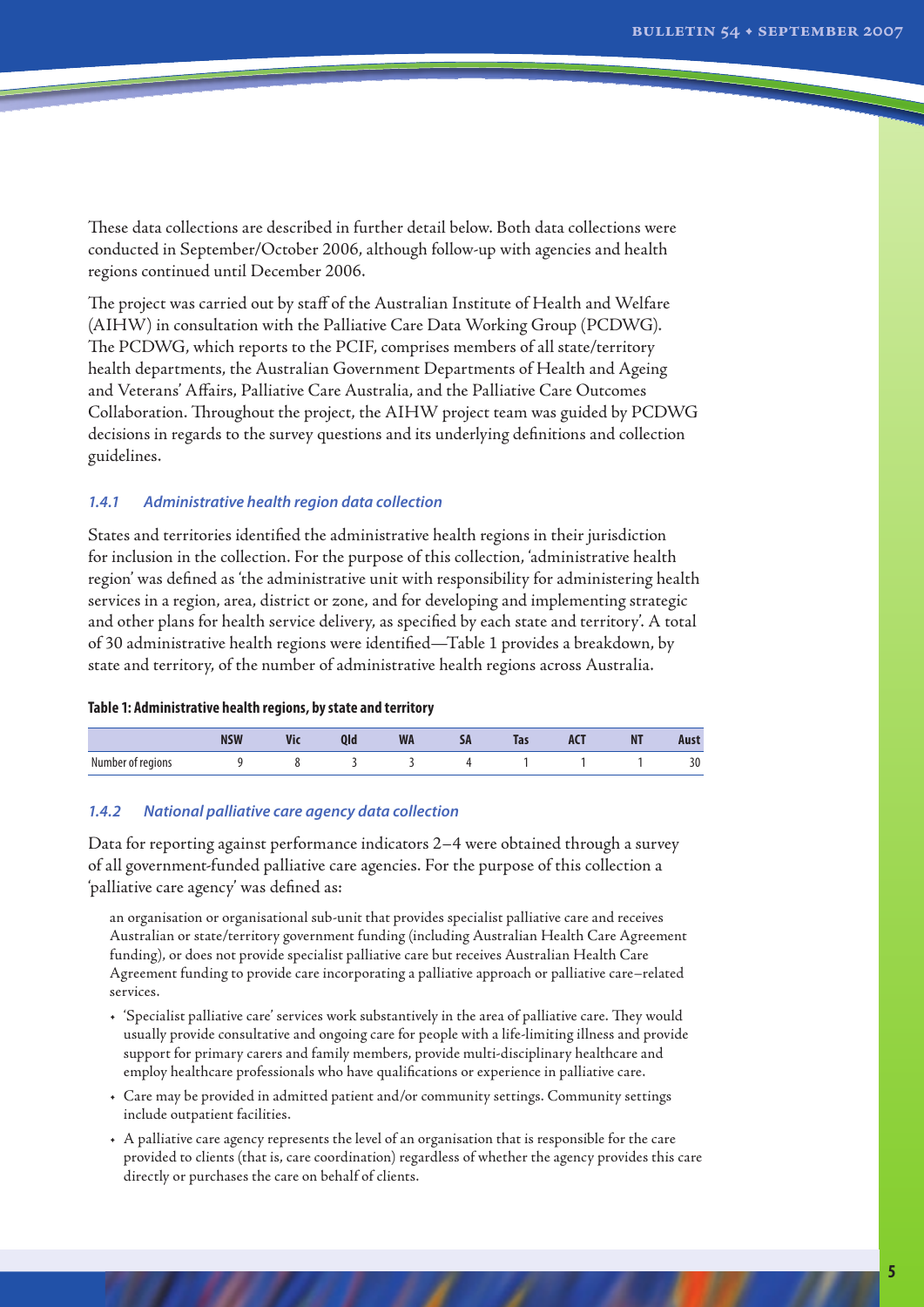Of the 326 agencies that were considered to be in scope for the national palliative care agency data collection, as identified by PCDWG members, 243 agencies (75%) participated in the collection. Table 2 shows the distribution of agencies across the states and territories that responded to the survey.

#### **Table 2: Distribution of palliative care agencies that participated, by state and territory**

|                    | <b>MCM</b><br><b>IN JAN</b> | B<br><b>AIC</b> | ш  | ----<br><u>VVM</u> | - - - | 1as | <b>AND</b> | <b>MT</b><br>ш |               |
|--------------------|-----------------------------|-----------------|----|--------------------|-------|-----|------------|----------------|---------------|
| Number of agencies | 70<br>7 U<br>. .            | . .             | 90 | 10                 | . .   |     |            |                | $\sim$ $\sim$ |

It should be noted that the definition used here of palliative care agency differs from that used in the 2005 collection, in which eligibility for inclusion in the survey was based on whether the agency employed one or more palliative care practitioners. However, as it became evident that the criterion of 'one or more practitioners' was not consistently understood, nor was the concept of defining a 'palliative care practitioner', the scope was amended in 2006. Results of the 2005 survey are reported for comparison in this report; however, because of the change in scope that occurred between these collections, differences in performance as measured by the indicators over this time period should be interpreted with caution.

To assist analysis of the reporting of performance indicators 2–4, information was also obtained from these agencies on the settings in which the agencies most commonly provided care, and their level of palliative care specialisation within Palliative Care Australia's service planning framework.

#### **Most common setting of care**

The wording of the agreed performance indicators that collect data from agencies requires some analysis of results by 'setting of care'. Accordingly, agencies were asked to report on the type of setting of care in which the majority of their agency's services were delivered over the previous 12 months. The three categories of service delivery settings for palliative care were:

- *community-based settings:* which include residential settings, such as a person's private residence (which could include a caravan, mobile home, houseboat or unit in a retirement village); residential aged care facilities; other residential facilities (which could include prisons, or community living environments including group homes); non-residential settings (including day respite centres and day centres); and outpatient settings (including hospital outreach services)
- *inpatient settings:* which include all admitted patient settings but exclude outpatient settings and hospital outreach services delivered in the community setting
- *similar amount of services in community-based and inpatient settings:* for use where a similar proportion of time was spent by agencies delivering services in community and inpatient settings.

Most agencies reported mainly delivering care to clients in the community (63%; 153 agencies), compared with 23% (56) of agencies reporting that they mainly provided care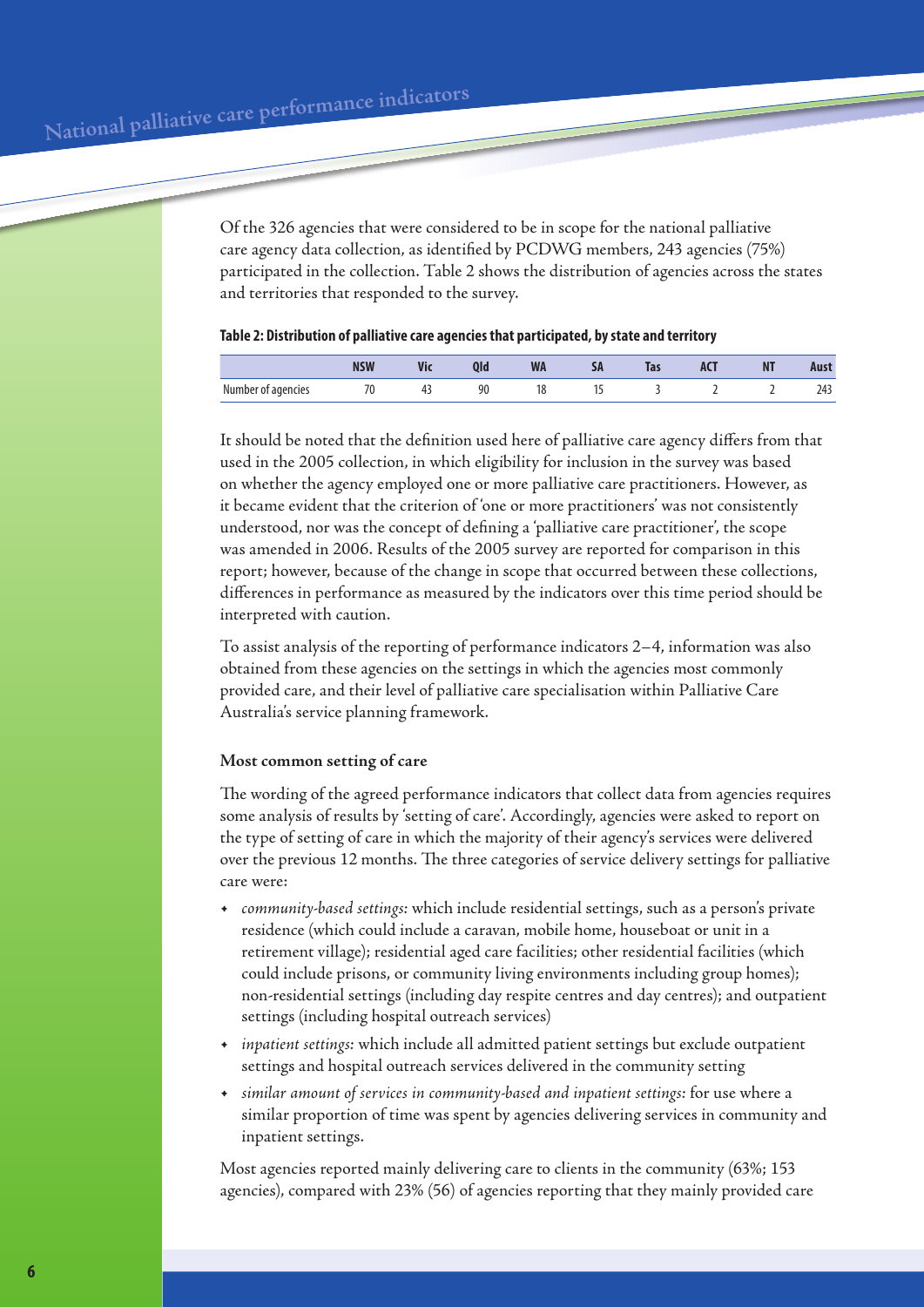in inpatient settings (Table 3). Fourteen per cent of agencies (34) reported that a similar proportion of time was spent on delivering services in community and inpatient settings. Some further information on the specific settings in which agencies were involved in delivering services is provided in sub-section 2.5.1.

| <b>Most common agency setting</b>                          | <b>Number of agencies</b> | <b>Proportion of agencies (%)</b> |
|------------------------------------------------------------|---------------------------|-----------------------------------|
| Mostly community-based setting                             | 153                       | 63                                |
| Mostly inpatient setting                                   | 56                        | 23                                |
| Similar amount of services in community/inpatient settings | 34                        | 14                                |
| Total                                                      | 243                       | 100                               |

#### **Table 3: Agencies, by setting of care in which most services were delivered**

#### **Level of specialisation**

Additionally, to enable analysis of these performance indicators by an agency's level of palliative care specialisation, agencies were asked to report their level of palliative care specialisation by selecting the level within Palliative Care Australia's (PCA) service planning framework classification which best described the services they provide. This framework recognises four broad levels of specialisation: primary palliative care providers and specialist palliative care providers (levels 1–3). Primary palliative care providers are those whose substantive work is not in the area of palliative care, but who have a primary, or 'first contact', relationship with people with a life-limiting illness and adopt a palliative approach to their care. Specialist palliative care providers, on the other hand, do work substantively in the area of palliative care, and provide care to patients who have more complicated needs. This care may be provided either on an ongoing basis or on a consultative basis, and may be provided in community settings or inpatient settings.

The three levels of specialisation are differentiated by their different capabilities and their typical resource profile and 'represent the minimal (level 1), moderate (level 2) and maximal (level 3) points along a hypothetical continuum of resource availability and expected capability' (PCA 2005a:20). The framework considers the differences in these levels, among other things, in terms of: the role of the service in education, research and teaching; the composition of a typical healthcare team; and the size of the population base the service provides care for. It should be noted that the level of specialisation is not related to the quality of care that is provided, but reflects their main relationship with people who are terminally ill and their caregivers, and their relationships with other palliative care providers. The service planning framework is provided in full in the Appendix.

While the PCA's service planning framework identifies four categories of service capability (as outlined above), for the purposes of presenting the performance indicator data in this report the data analysis only distinguishes between 'primary' and 'specialist' palliative care agencies (that is, all data for specialist level agencies have been aggregated). This approach was taken because:

• This information is based on self-reported data for which the extent to which agencies have been able to reliably report their level of specialisation is untested. It is considered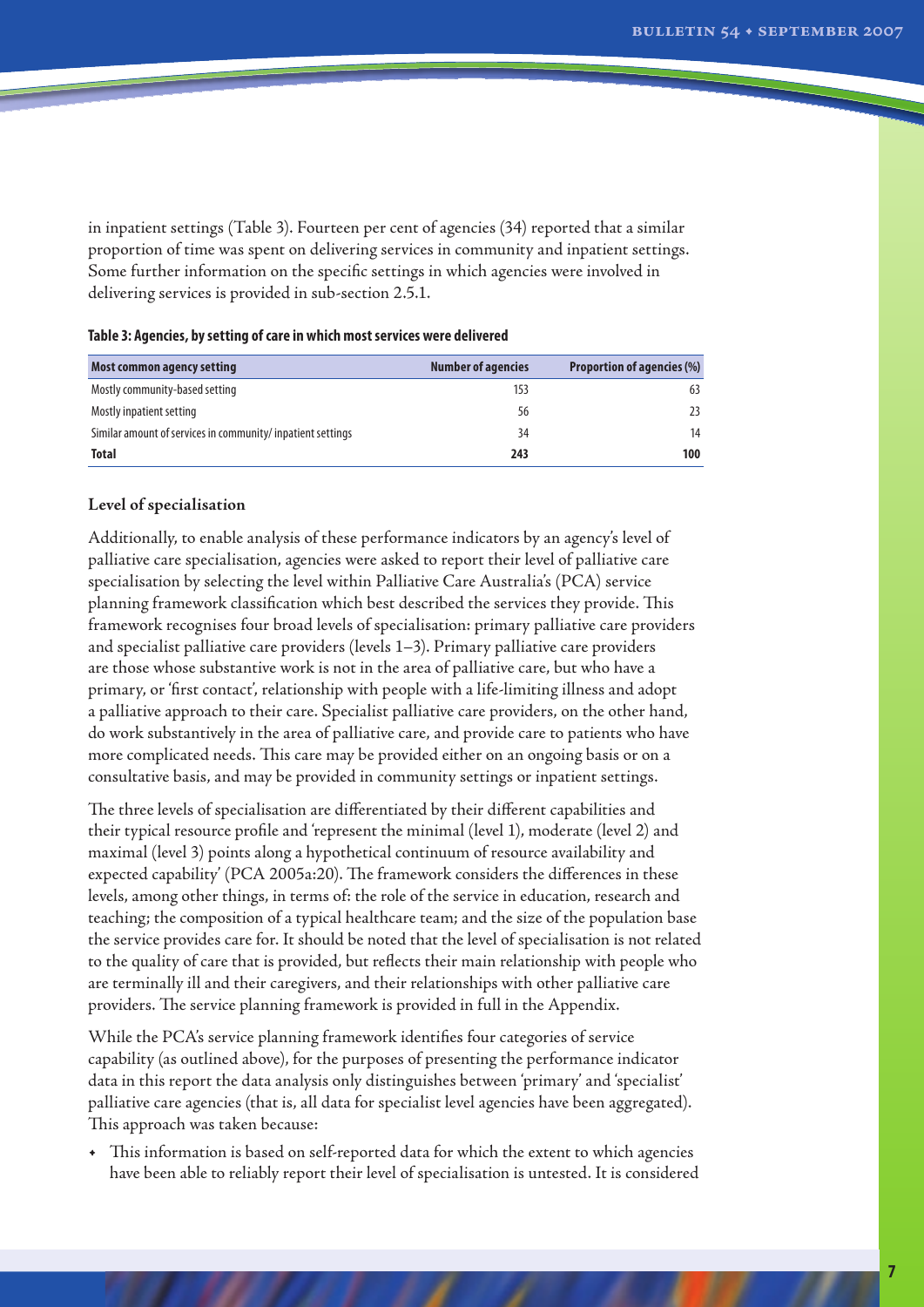likely, however, that agencies would be able to reliably identify whether they are 'primary' or 'specialist' palliative care providers.

For the purposes of performance information reporting, the distinction between primary and specialist agencies is conceptually the most important.

Seventy-seven agencies (32%) nominated their service as a primary palliative care agency and 165 agencies (68%) reported that they were a specialist (level 1, 2 or 3) palliative care agency (Table 4). More detailed data on the number of agencies in each category are reported in sub-section 2.5.2.

#### **Table 4: Agencies, by level of palliative care specialisation (broad grouping)**

| Level of specialisation                        | Number of<br>agencies | <b>Proportion of</b><br>agencies (%) |
|------------------------------------------------|-----------------------|--------------------------------------|
| Primary palliative care agency                 | 77                    | 32                                   |
| Specialist palliative care agency (levels 1–3) | 165                   | 68                                   |
| Not stated                                     |                       |                                      |
| <b>Total</b>                                   | 243                   | 100                                  |

# **2 Performance indicators and results**

#### **2.1 Performance indicator 1**

#### *2.1.1 Description*

## **Performance indicator 1 measures the proportion of administrative health regions that have a written plan for palliative care that incorporates palliative care elements.**

For the purposes of the collection 'a written plan that incorporates palliative care elements' was defined as 'a regional plan, or an aggregation of the region's sub-units' plans which may be specifically for palliative care or a general health service plan that includes palliative care elements. A strategic plan typically has a mission statement, outlines a vision, values and strategies, and includes goals and objectives. A strategic plan may: serve as a framework for decisions; provide a basis for more detailed planning; explain the business to others in order to inform, motivate and involve; assist benchmarking and performance monitoring; stimulate change; and become a building block for the next plan'.

To satisfy the criteria for what constituted a written plan, the palliative care elements in each plan were required to include the following aspects:

- time frame (the beginning and end date in years), with a minimum period of two years to demonstrate a strategic focus
- measurable objectives relating to service access, quality, use, responsiveness and evaluation

Some discussion of the problems agencies experienced in reporting these data are outlined in sub-section 2.5.2.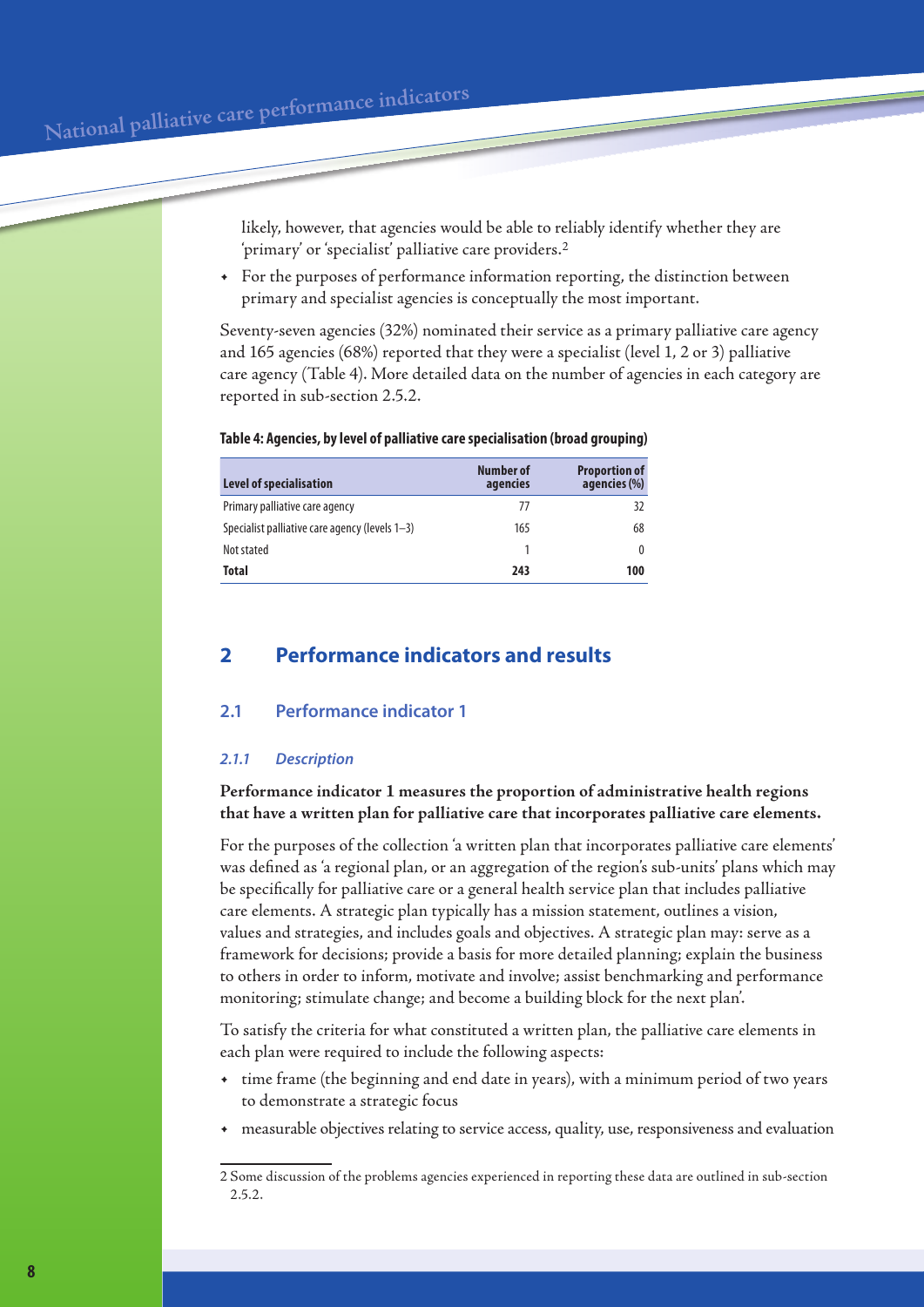- • demonstrated stakeholder involvement in plan development, such as the inclusion of a description of the consultation process in the strategic plan document
- • demonstrated links with the National Palliative Care Strategy
- • implementation strategies (can include resources identified for service delivery)
- • evidence of ongoing development in subsequent plans.

#### *2.1.2 Rationale*

Performance indicator 1 serves to provide information about the level of awareness and understanding of palliative care in the government and service sectors. It is relevant to all three goals of the Strategy, but particularly indicates the extent to which National Strategy Objective 1.5 has been achieved. National Strategy Objective 1.5 states:

**Awareness at policy level:** To build systemic awareness and recognition, at the health policy and decision-making level, that quality care for people who are dying and their families is an integral part of a health system that meets the needs of individuals, families and populations across the lifespan, and that such care underpins effective use of health resources. (DoHA 2000:15)

#### *2.1.3 What the data show*

- • Of the 30 administrative health regions nationally, 19 (63%) recorded having a written strategic plan incorporating palliative care, which satisfies all of the agreed specified palliative care elements (Table 5).
- • This represented a reduction in the proportion of health regions that reported in 2005 that they had a strategic plan incorporating palliative care elements (66%). Section 3 considers issues around the change in scope of these collections and how this may have affected the results.

#### **Table 5: Performance indicator 1—administrative health regions that have a written strategic plan for palliative care**

| Strategic plan status                           | <b>Number of administrative</b><br>health regions | <b>Proportion of</b><br>health regions (%) |
|-------------------------------------------------|---------------------------------------------------|--------------------------------------------|
| Yes - plan meets all specified criteria         | 19                                                | 63                                         |
| Yes – plan does not meet all specified criteria |                                                   |                                            |
| No                                              | q                                                 | 30                                         |
| <b>Total</b>                                    | 30                                                | 100                                        |

• Since 2005, regional restructuring had occurred in which certain health areas were amalgamated into larger regions. Strategic plans were in place for all regions that were subject to the amalgamation and it was acknowledged that in assessing performance indicator 1, consideration must be taken of the need for a lag time between the reorganisation of new health areas and the creation and implementation of strategic plans for these new regions. This allowed existing strategic plans operating under the previous administrative structures, still actively operating within the new health area, to be accepted for calculation of performance indicator 1 for a period of one year.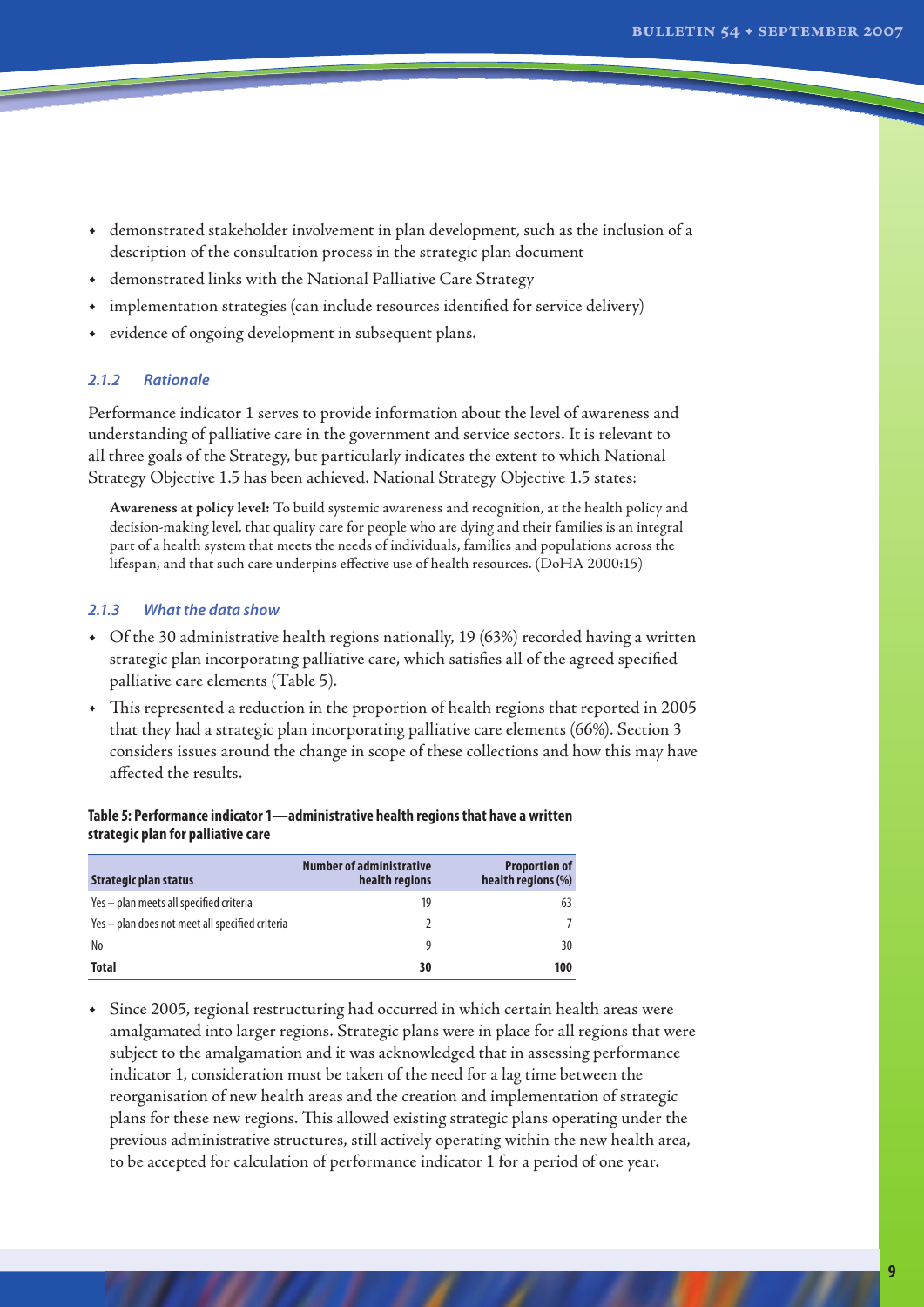- • Two administrative health regions across the jurisdictions reported having a written strategic plan in operation that did not meet all of the agreed specific criteria. In the first instance, the relevant administrative health region's strategic plan met five of the six specified requirements and, in the second instance, the region's strategic plan met three of the six specified criteria.
- One jurisdiction reported that, at the time of the administrative health region data collection, it was in the final stages of drafting a strategic plan. However, because the plan had not been finally endorsed, it was not accepted as being a strategic plan that satisfied the agreed criteria for the purposes of this performance indicator.

## **2.2 Performance indicator 2**

#### *2.2.1 Description*

**Performance indicator 2 measures the proportion of palliative care agencies, within their setting of care, that routinely undertake or undergo formal assessment against the Palliative Care Australia standards.** 

These voluntary standards describe the key elements and dimensions for providing quality palliative care and have been developed by PCA for use alongside other, more general, healthcare standards. The standards are outlined in the publications *Standards for palliative care provision* (3rd edn., PCA 1999) and *Standards for providing quality palliative care for all Australians* (4th edn., PCA 2005a).

The methods employed by palliative care agencies to assess themselves against the PCA standards that were considered acceptable were formal self-assessment and indepth external review. Formal self-assessment includes aspects such as planning and development of a clear structure for the assessment process, the use of an accepted evaluation method such as a peer review, and the use of validated tools where these are available. In-depth external review includes formal review against the PCA standards by an independent external reviewer. This may take place in the context of an accreditation process for the palliative care agency or the organisation of which the palliative care agency is a sub-unit.

The data do not provide information about how often agencies undergo formal assessment against the PCA standards nor capture information about those agencies that assess themselves against standards or benchmarks other than the PCA standards.

## *2.2.2 Rationale*

Performance indicator 2 provides information on the extent to which goal 2 of the Strategy has been achieved. Goal 2 promotes quality and effectiveness in service provision, and supports continuous improvement in the delivery of palliative care services across Australia. In particular, performance indicator 2 provides information on the proportion of palliative care agencies that have implemented the nationally agreed best practice standards for palliative care, and accordingly, the extent to which National Strategy Objective 2.1 has been achieved. National Strategy Objective 2.1 states: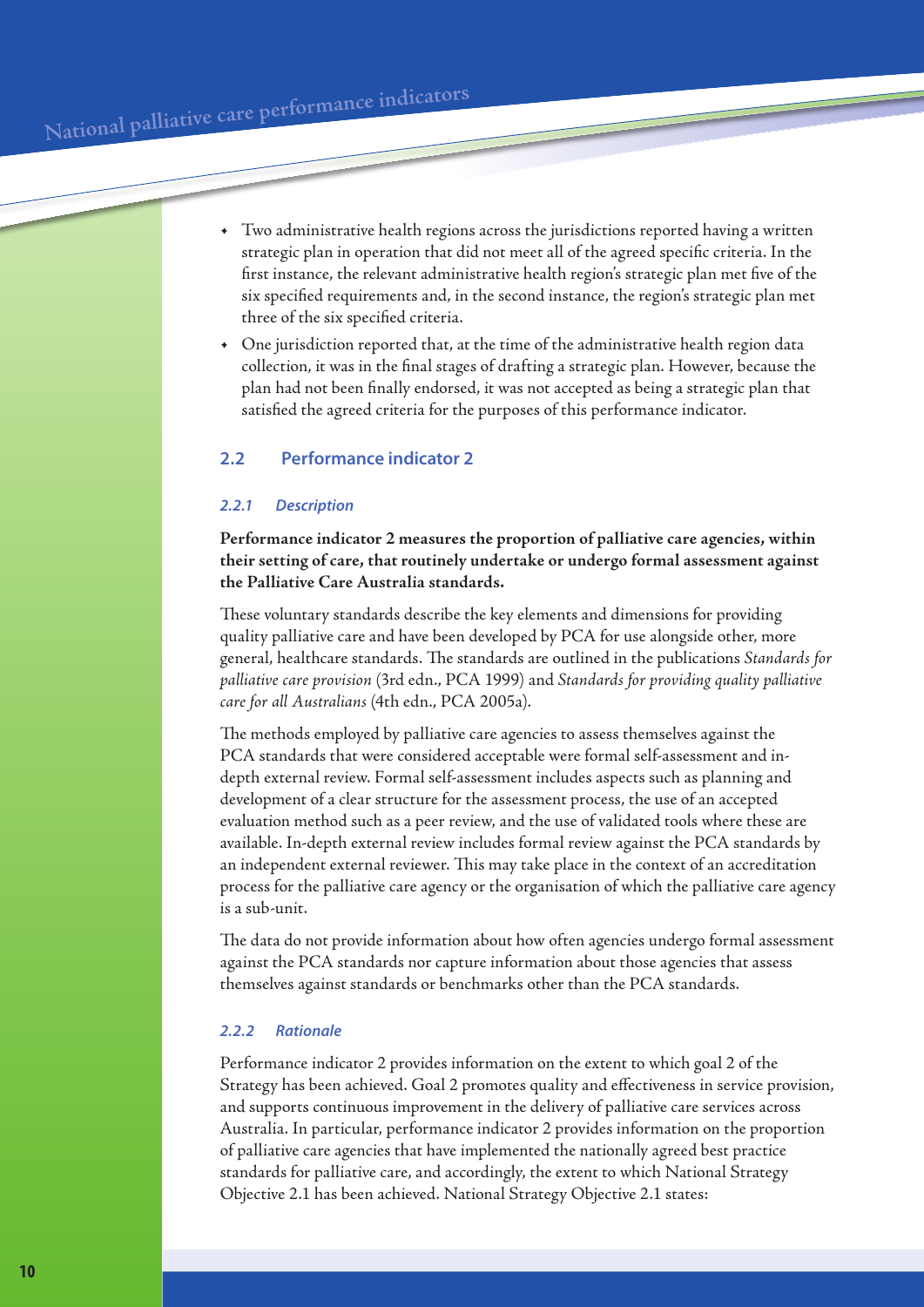**Standards:** To establish agreed, evidence-based, best practice standards in palliative care service provision and to support and encourage implementation of those standards nationally. (DoHA 2000:17)

#### *2.2.3 What the data show*

- • Twenty-one per cent of agencies (50 agencies) reported that they formally assess themselves against the PCA standards (Table 6). This indicates that the majority of palliative care agencies do not formally monitor and evaluate their service against these standards. This may mean that these agencies do not evaluate their service against any standards or they evaluate their service against other standards not recognised within the scope of this collection. Alternatively, agencies may undertake assessment against the PCA standards on an informal or ad hoc basis.
- • This figure represents a reduction since 2005 in the proportion of agencies that reported that they formally assess themselves against the PCA standards. In that year 34% of agencies reported that they formally assess themselves against the PCA standards. Section 3 considers issues around the change in scope of these collections and how this may have affected the results.
- Of those agencies that reported formally assessing themselves against the PCA standards, 56% most commonly provided care in a community setting, followed by 22% most commonly providing care in inpatient settings and 22% providing a similar amount of services in both community and inpatient settings. Within each setting of care, however, agencies that delivered a similar amount of care in both settings were more likely to formally assess themselves against the PCA standards (32%; 11 of 34 agencies), followed by agencies that mostly provide care in inpatient settings (20%; 11 of 56 agencies) and those that mostly provide care in community settings (18%; 28 of 153 agencies).

| <b>Assessment status</b> | <b>Mostly</b><br>community setting | <b>Mostly</b><br>inpatient setting | Similar amount<br>in both settings | <b>Total</b> |
|--------------------------|------------------------------------|------------------------------------|------------------------------------|--------------|
|                          |                                    | <b>Number</b>                      |                                    |              |
| Yes                      | 28                                 | 11                                 | 11                                 | 50           |
| No                       | 123                                | 44                                 | 23                                 | 190          |
| Not stated               | $\overline{2}$                     | 1                                  | 0                                  | 3            |
| <b>Total</b>             | 153                                | 56                                 | 34                                 | 243          |
|                          |                                    | Per cent                           |                                    |              |
| Yes                      | 12                                 | 5                                  | 5                                  | 21           |
| No                       | 51                                 | 18                                 | 9                                  | 78           |
| Not stated               | 1                                  | 0                                  | 0                                  |              |
| <b>Total</b>             | 63                                 | 23                                 | 14                                 | 100          |

| Table 6: Performance indicator 2—agencies, by formal assessment status and main setting of care |  |  |
|-------------------------------------------------------------------------------------------------|--|--|
|                                                                                                 |  |  |

• Formal assessment against the PCA standards was more commonly undertaken by specialist palliative care agencies (46 of 165 agencies; 28%) than by primary palliative care agencies (4 of 77 agencies; 5%).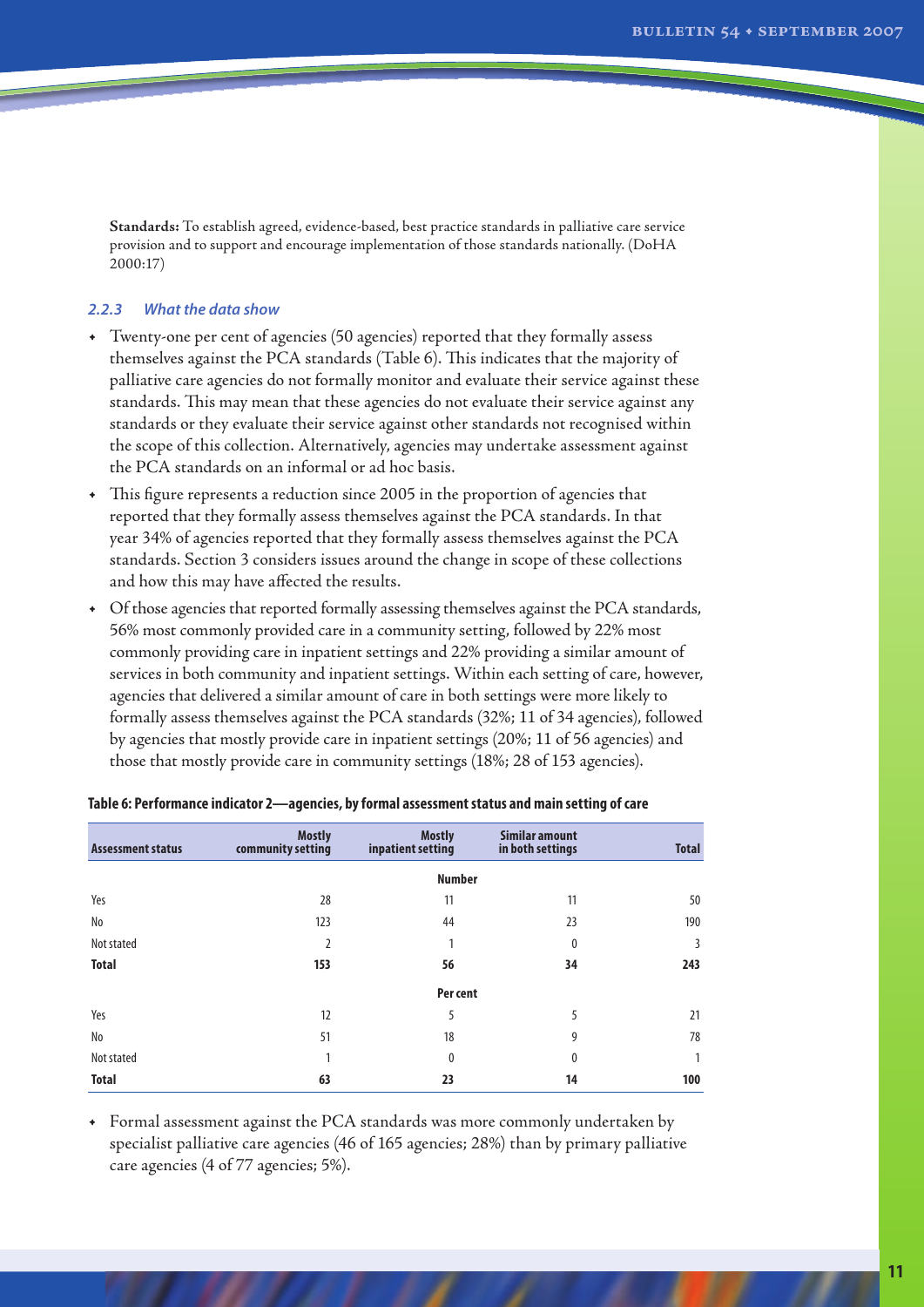- • Agencies were asked to specify which version of the PCA standards they assessed themselves against. Of those agencies that reported routinely undertaking or undergoing formal assessment against the PCA standards, 9 (18%) reported that they did so against the 3rd edition standards (PCA 1999), and 40 (80%) reported that they did so against the 4th edition standards (PCA 2005a).
- It should be noted that the format of the 4th edition standards represented a major shift in the approach to specifying standards for palliative care services. While previous versions had outlined a set of agreed 'philosophical standards', the 4th edition standards introduced the approach that standards should specify graduated criteria dependent on the level of specialisation of the service (PCA 2005a). In this way primary palliative care agencies would assess themselves against a specific standard using different criteria from those used by specialist (level 3) palliative care providers (for example). While the revised structure of these standards ensures that the standards remain relevant across the entire palliative care sector, the complexity of this approach (relative to previous versions) may have influenced the extent of use of these standards.
- Agencies were also asked what method they used to formally assess themselves against the PCA standards. Table 7 indicates that most agencies (45 agencies; 90%) that reported undertaking formal assessment against the standards used a formal selfassessment method. In-depth external review was undertaken by 17 agencies (34%) that undertook formal assessment against the standards.

#### **Table 7: Agencies that formally assess themselves against the PCA standards, by assessment method and main setting of care**

| Assessment method        | <b>Mostly</b><br>community setting | <b>Mostly</b><br>inpatient setting | Similar amount<br>in both settings | <b>Total</b> |
|--------------------------|------------------------------------|------------------------------------|------------------------------------|--------------|
| Formal self-assessment   | 26                                 |                                    |                                    | 45           |
| In-depth external review |                                    |                                    |                                    |              |
| Total <sup>(a)</sup>     | 28                                 |                                    |                                    | 50           |

(a) Agencies could select more than one category. Accordingly, the column totals are not the sums of the rows.

## **2.3 Performance indicator 3**

#### *2.3.1 Description*

**Performance indicator 3 measures the proportion of palliative care agencies, within their setting of care, that actively collect feedback from clients and staff (within the workforce) relating to services and service delivery.**

For the purposes of this collection the 'client' includes the patient and their carer(s), family or friends, and 'staff' includes paid and unpaid individuals providing palliative care services on behalf of the agency.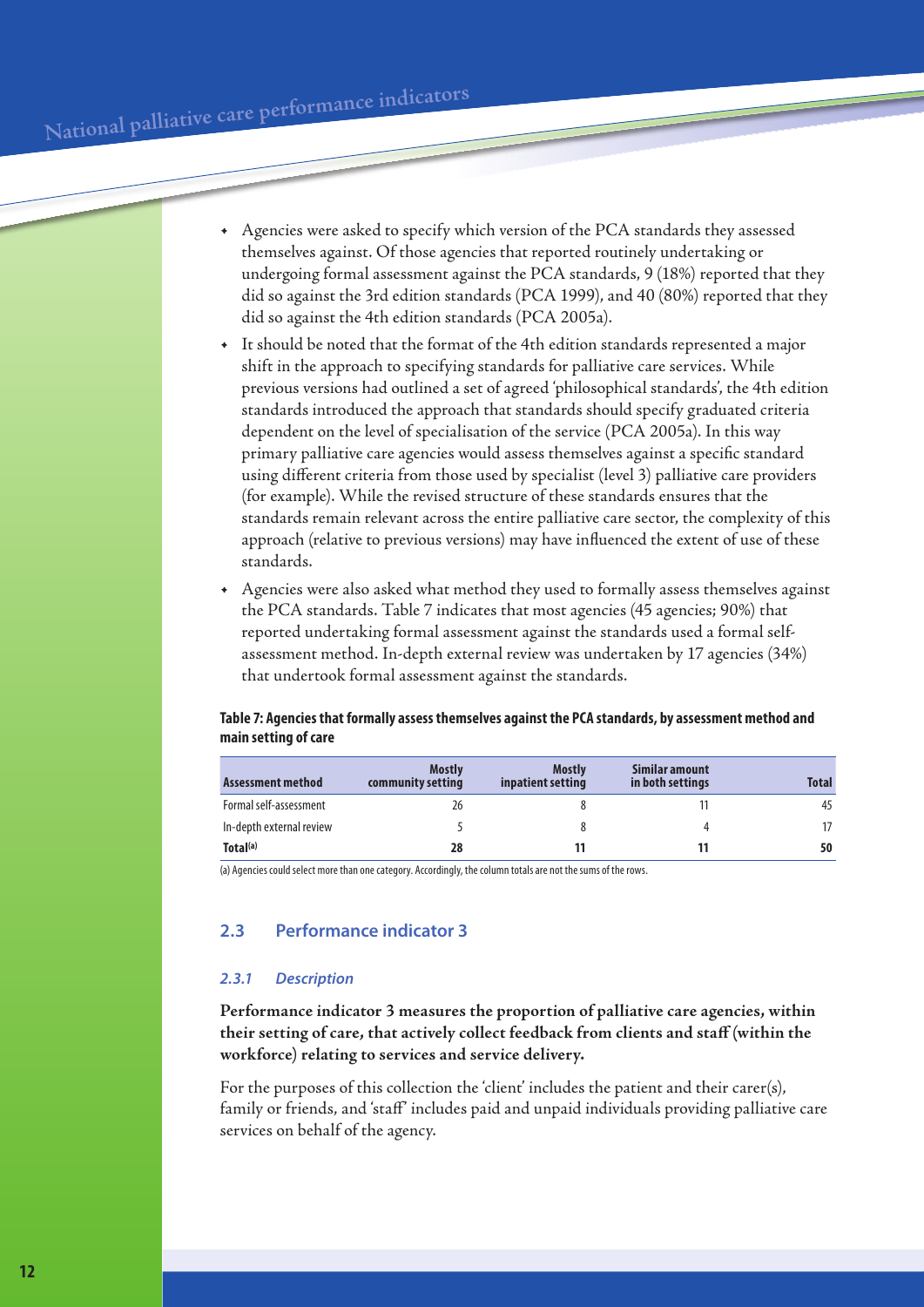#### *2.3.2 Rationale*

Feedback is an integral aspect of quality improvement and relates to goal 2 of the Strategy regarding quality and effectiveness in service provision. In addition, performance indicator 3 relates to goal 3 of the Strategy, which recognises the need for promotion and support of partnerships in care.

Specifically, performance indicator 3 serves to provide information about the extent to which National Strategy Objectives 2.4 and 3.1 have been achieved. National Palliative Care Strategy Objectives 2.4 and 3.1 are:

**Service development:** To promote ongoing evaluation and research into client care needs, best practice palliative care, service delivery models, and resource allocation models; and to implement the results of such research. (DoHA 2000:19)

**Partnerships in care coordination:** To support the coordination of care for the person who is dying and their family, through partnerships between the person, the family, and the service providers and volunteers involved. (DoHA 2000:21)

#### *2.3.3 What the data show*

- The survey found that most agencies (157 agencies; 65%) actively and routinely collect feedback from both clients and staff (Table 8). A further 25 agencies (10%) reported only collecting feedback from clients, and 6 agencies (2%) reported collecting feedback from staff only. The remaining agencies may still collect feedback from clients and/or staff but not on an active or routine basis.
- • Again, this figure represented a reduction since 2005 in the proportion of agencies meeting the performance indicator. Previously, 71% of agencies reported that they actively and routinely collected feedback from both clients and staff. Section 3 considers issues around the change in scope of these collections and how this may have affected the results.

#### **Table 8: Performance indicator 3—agencies, by feedback collection status (clients and staff) and main setting of care**

| <b>Feedback collection</b><br>status | <b>Mostly</b><br>community setting | <b>Mostly</b><br>inpatient setting | Similar amount<br>in both settings | <b>Total</b> |
|--------------------------------------|------------------------------------|------------------------------------|------------------------------------|--------------|
|                                      |                                    | <b>Number</b>                      |                                    |              |
| Yes                                  | 105                                | 31                                 | 21                                 | 157          |
| No                                   | 46                                 | 25                                 | 13                                 | 84           |
| Not stated                           | $\overline{2}$                     | 0                                  | 0                                  |              |
| <b>Total</b>                         | 153                                | 56                                 | 34                                 | 243          |
|                                      |                                    | Per cent                           |                                    |              |
| Yes                                  | 43                                 | 13                                 | 9                                  | 65           |
| No                                   | 19                                 | 10                                 | 5                                  | 34           |
| Not stated                           | 1                                  | 0                                  | 0                                  |              |
| <b>Total</b>                         | 63                                 | 23                                 | 14                                 | 100          |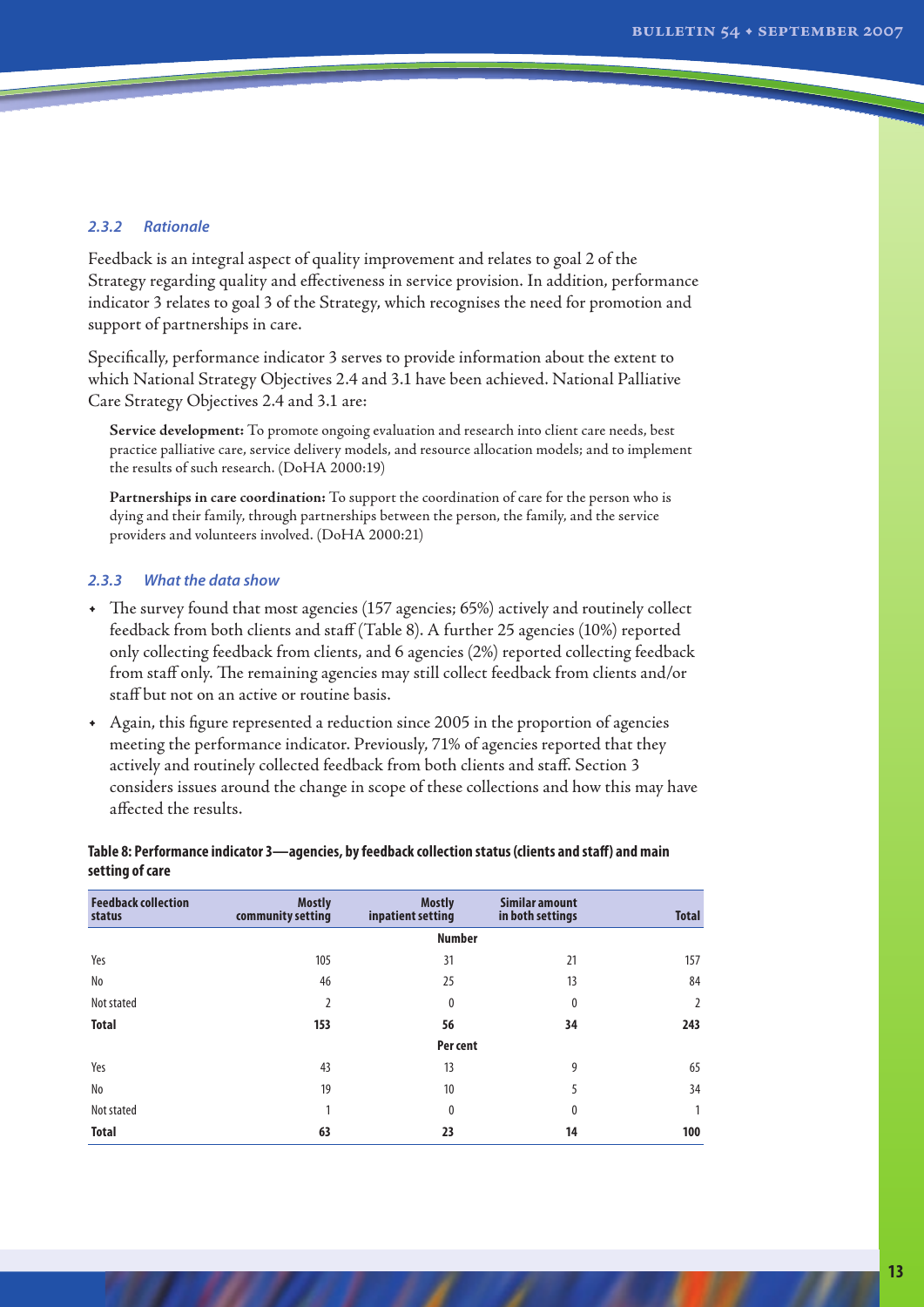- • Of those agencies that collect feedback from clients and staff, 67% mainly delivered care in the community, 20% mainly delivered care in inpatient settings, and 13% provided a similar amount of care in both settings. Within these settings of care, 69% of agencies that mostly deliver care in community settings (105 of 153 agencies) reported collecting feedback from clients and staff, followed by 62% of agencies that deliver a similar amount of care in both settings (21 of 34 agencies) and 55% of services that mostly provide care in inpatient settings (31 of 56 agencies).
- The collection of feedback from clients and staff on an active and routine basis was more common among primary palliative care agencies (55 of 77 agencies; 71%) than among specialist palliative care agencies (102 of 165 agencies; 62%).
- Two additional questions were included in the 2006 survey to gather further information about the types of methods used by palliative care agencies to collect feedback. Tables 9 and 10 indicate that, for agencies that collect feedback from clients and staff, the most common method used was the periodic use of a written survey (reported by 126 agencies to collect feedback from clients; and by 101 agencies to collect feedback from staff).
- Of the 13 palliative care agencies that reported using feedback mechanisms other than those listed to collect feedback from clients, informal methods such as the evaluation of compliments and complaints, informal meetings with patients and their families, and the use of brochures that invite feedback/suggestions were the most common. Of the 29 palliative care agencies that reported using feedback mechanisms other than those listed to collect feedback from staff, staff meetings, case conferences/reviews and staff performance appraisals were the most common.
- The periodic use of written surveys was also the most popular method used to collect feedback from clients among those 25 agencies that only collected feedback from clients (used by 18 of these agencies); whereas the most popular methods used to collect feedback from staff (among those 6 agencies that only collected feedback from staff) were face-to-face questionnaires administered either periodically or on exit (both used by 3 of these agencies).

## **Table 9: Agencies that collect feedback from clients and staff, by methods used to collect feedback from clients and main setting of care**

| <b>Feedback collection method</b>            | <b>Mostly</b><br>community setting | <b>Mostly</b><br>inpatient setting | Similar amount<br>in both settings | <b>Total</b> |
|----------------------------------------------|------------------------------------|------------------------------------|------------------------------------|--------------|
| Questionnaire-periodic face-to-face          | 34                                 |                                    |                                    | 42           |
| Ouestionnaire-face-to-face interview on exit | 10                                 | 0                                  |                                    | 11           |
| Questionnaire-periodic telephone             | 13                                 |                                    |                                    | 22           |
| Questionnaire-telephone interview on exit    |                                    |                                    |                                    | 3            |
| Questionnaire-periodic written survey        | 89                                 | 21                                 | 16                                 | 126          |
| Questionnaire—written survey on exit         | 6                                  | 8                                  |                                    | 19           |
| Feedback focus group                         | 26                                 |                                    |                                    | 29           |
| <b>Other</b>                                 | 5                                  | 6                                  |                                    | 13           |
| Total <sup>(a)</sup>                         | 105                                | 31                                 |                                    | 157          |

(a) Agencies could select more than one category. Accordingly, the column totals are not the sums of the rows.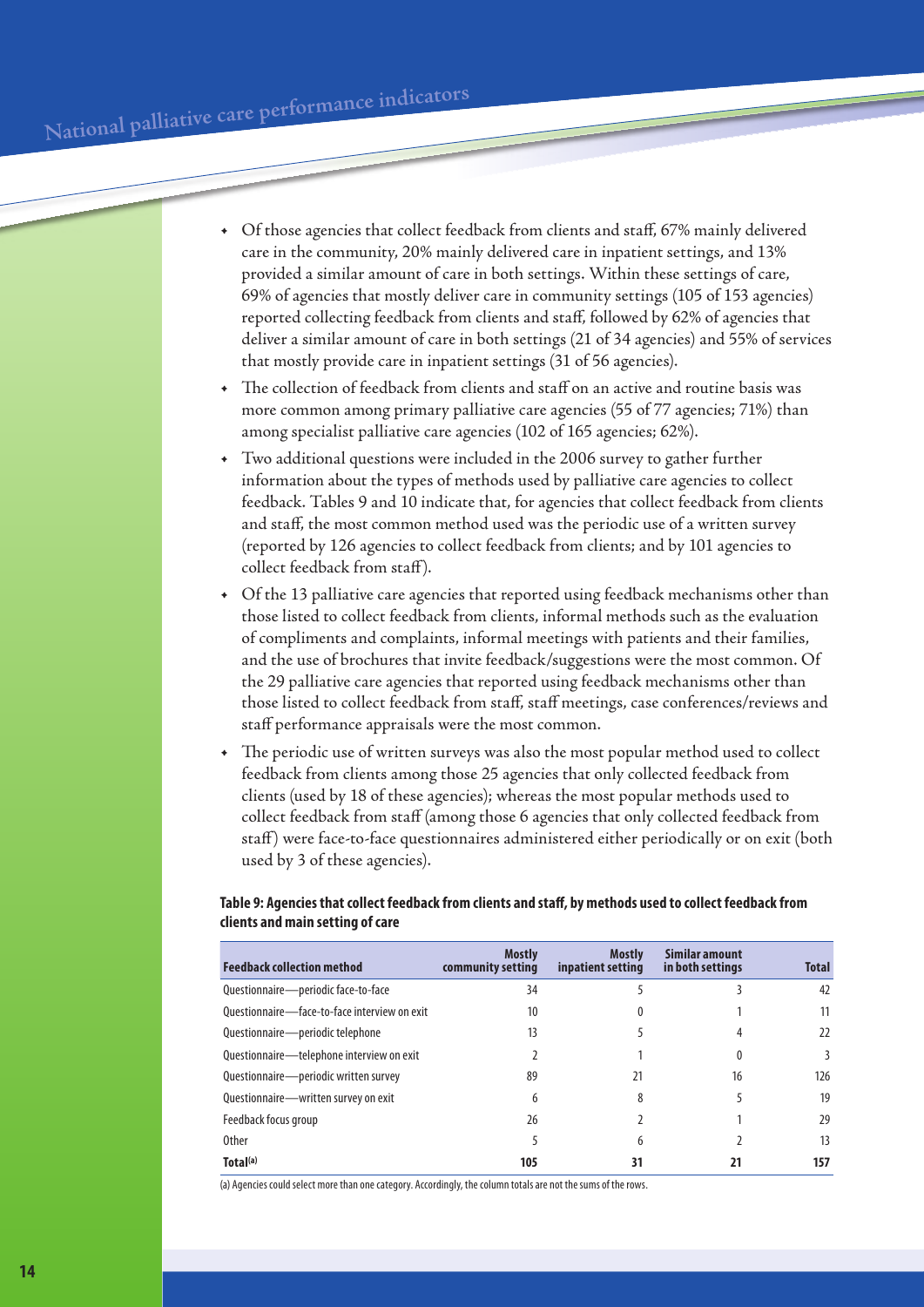| <b>Mostly</b><br>community setting | <b>Mostly</b><br>inpatient setting | <b>Similar amount</b><br>in both settings | <b>Total</b>   |
|------------------------------------|------------------------------------|-------------------------------------------|----------------|
| 38                                 |                                    |                                           | 52             |
| 33                                 |                                    |                                           | 47             |
|                                    |                                    |                                           | $\overline{4}$ |
|                                    |                                    | 0                                         | 4              |
| 68                                 | 23                                 | 10                                        | 101            |
| 21                                 | 9                                  | 8                                         | 38             |
| 19                                 |                                    |                                           | 26             |
| 19                                 | 6                                  | 4                                         | 29             |
| 105                                | 31                                 |                                           | 157            |
|                                    |                                    |                                           |                |

#### **Table 10: Agencies that collect feedback from clients and staff, by methods used to collect feedback from staff and main setting of care**

(a) Agencies could select more than one category. Accordingly, the column totals are not the sums of the rows.

## **2.4 Performance indicator 4**

#### *2.4.1 Description*

## **Performance indicator 4 measures the proportion of palliative care agencies, within their setting of care, that have formal working partnerships with other service provider(s) or organisation(s).**

A formal working partnership is a written or verbal agreement between two or more parties. It specifies the roles and responsibilities of each party, including the expected outcomes of the agreement. In the palliative care context, a formal working partnership involves arrangements between an agency and other service providers and organisations, aimed at providing integrated and seamless care, so that clients are able to move smoothly between services and service settings. Key elements of a formal working partnership are that it is organised, routine, collaborative, and systematic. It excludes ad hoc arrangements.

#### *2.4.2 Rationale*

Performance indicator 4 provides an indication of the extent to which goal 3 of the Strategy has been achieved. In particular, it relates to National Strategy Objective 3.2 regarding partnerships in service planning and delivery. National Strategy Objective 3.2 states:

**Partnerships in service planning and delivery:** To develop strong partnerships between palliative care service providers, other health service providers, and the service system infrastructure, including administrative arrangements, to ensure the delivery of palliative care that is geographically accessible and integrated across service delivery settings. (DoHA 2000:22)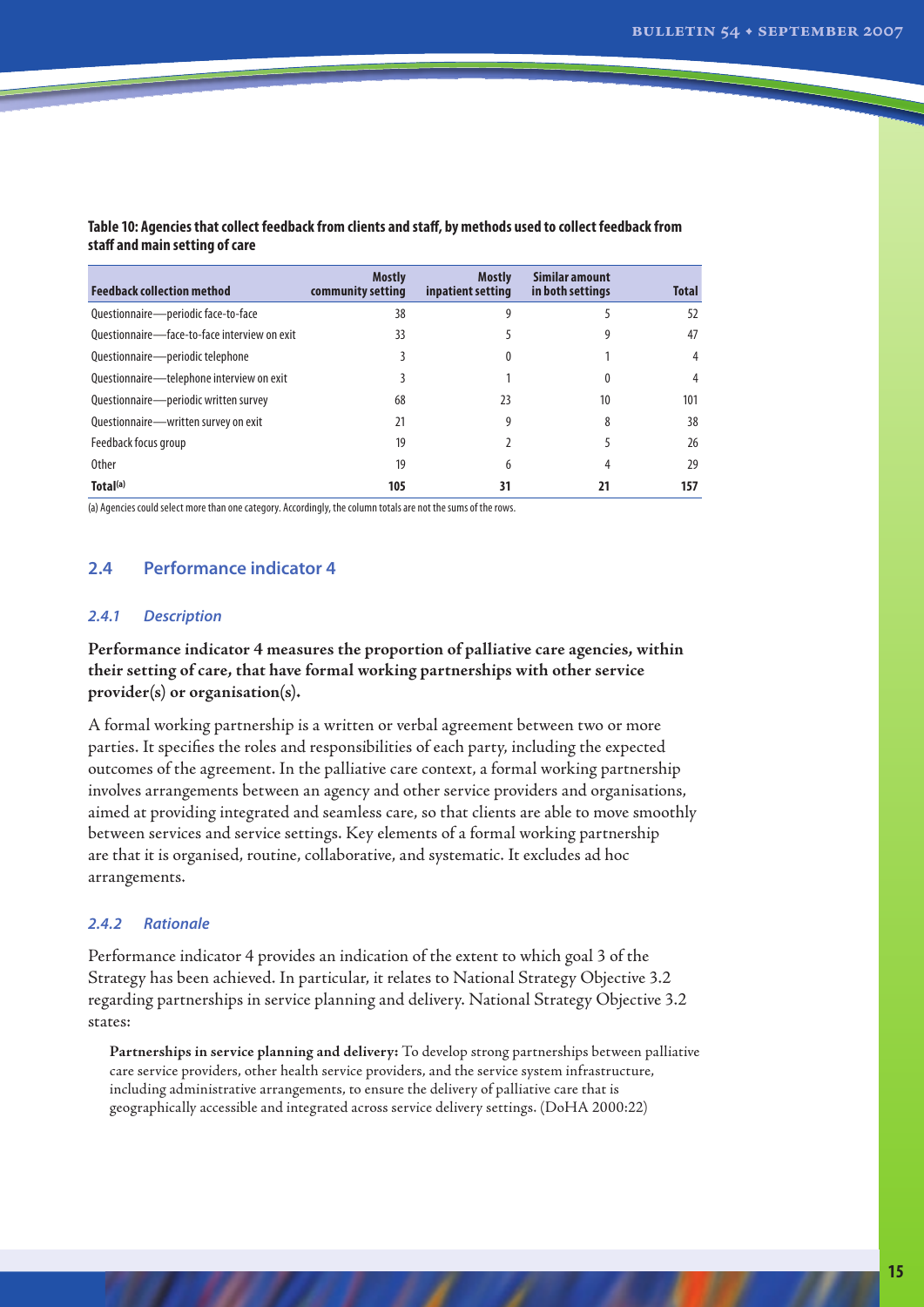#### *2.4.3 What the data show*

- • A high proportion of agencies (206 agencies; 85%) reported having formal working partnerships with other service provider(s) or organisation(s) (Table 11).
- • While the proportion of agencies that reported having in place formal working partnerships was relatively high, this figure was again a reduction in the proportion of agencies who met this performance indicator in 2005. In 2005, the corresponding figure was 96% of agencies. Section 3 considers issues around the change in scope of these collections and how this may have affected the results.
- Of the agencies that did report having formal working partnerships, 64% mostly delivered care in community-based settings, 23% mostly delivered care in inpatient settings, and 13% delivered a similar amount of care in both settings. Within each setting of care, the data show that most palliative care agencies had formal working partnerships in place: 86% of agencies that mostly deliver community-based care (132 of 153 agencies), followed by 84% of agencies that mostly deliver care in inpatient settings (47 of 56 agencies) and 79% of agencies that deliver a similar amount of care in both settings (27 of 34 agencies).

| <b>Partnership status</b> | <b>Mostly</b><br>community setting | <b>Mostly</b><br>inpatient setting | Similar amount<br>in both settings | <b>Total</b> |
|---------------------------|------------------------------------|------------------------------------|------------------------------------|--------------|
|                           | <b>Number</b>                      |                                    |                                    |              |
| Yes                       | 132                                | 47                                 | 27                                 | 206          |
| No                        | 21                                 | 8                                  | 7                                  | 36           |
| Not stated                | 0                                  | 1                                  | $\mathbf{0}$                       |              |
| <b>Total</b>              | 153                                | 56                                 | 34                                 | 243          |
|                           | Per cent                           |                                    |                                    |              |
| Yes                       | 54                                 | 19                                 | 11                                 | 85           |
| No                        | 9                                  | 3                                  | 3                                  | 15           |
| Not stated                | 0                                  | 0                                  | $\mathbf{0}$                       | $\mathbf{0}$ |
| <b>Total</b>              | 63                                 | 23                                 | 14                                 | 100          |

#### **Table 11: Performance indicator 4—agencies, by formal partnership status and main setting of care**

Sixty-one primary palliative care agencies (79% of 77) reported having formal working partnerships with other service providers, compared to 144 (87% of 165) specialist palliative care agencies.

An additional question was included in the survey to gather further information about the types of organisations with which palliative care agencies reported having formal working partnerships. Most commonly, palliative care agencies reported having formal working partnerships with hospitals (172 agencies; 83% of agencies that reported having formal partnerships in place), other palliative care services (142 agencies; 69%), and community nursing agencies (125 agencies; 61%) (Table 12). Additionally, over half of all agencies that had formal working partnerships in place reported having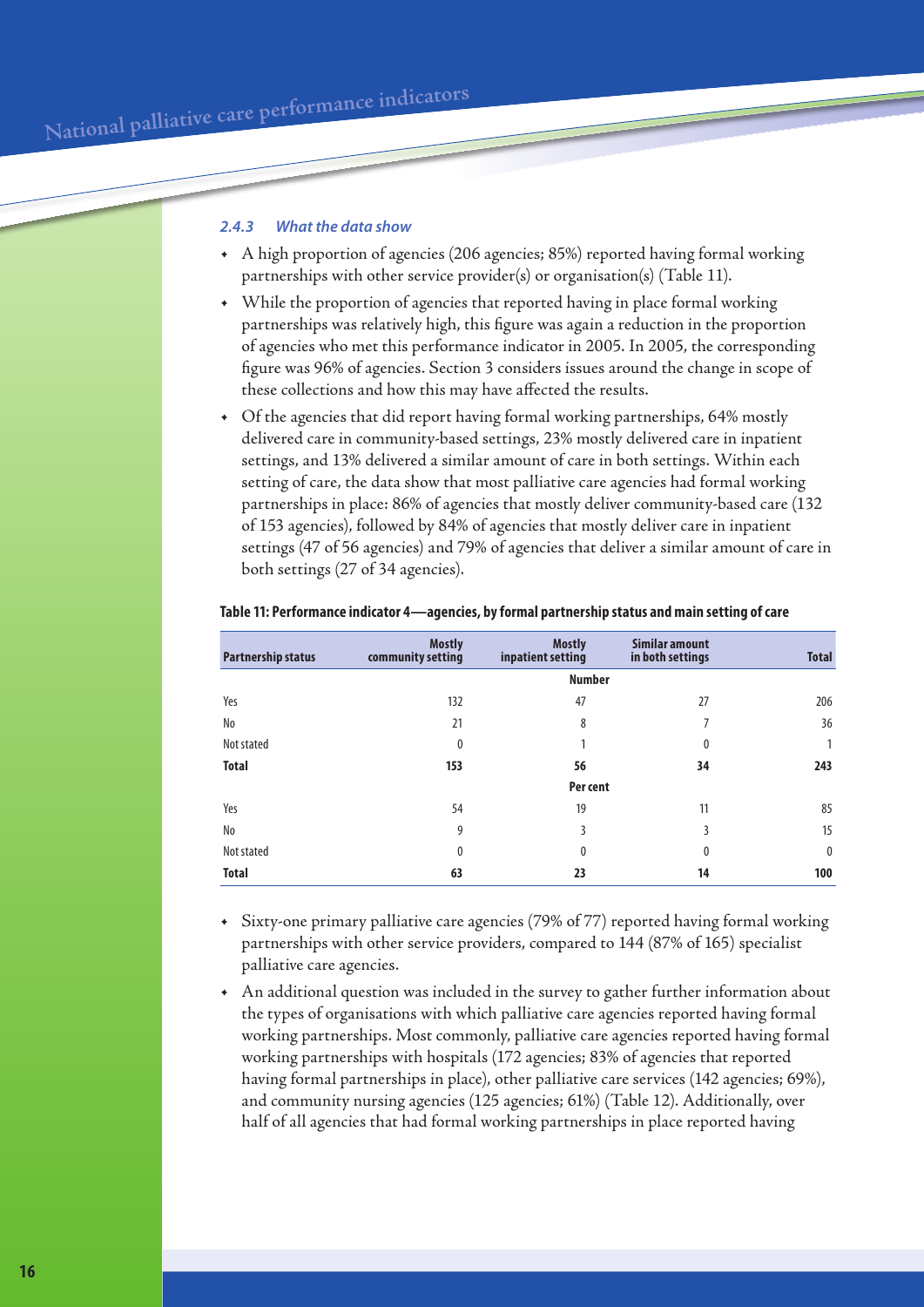partnerships with medical practices (114 agencies; 55%), and half of the agencies stated that they had partnerships with allied health services (103 agencies; 50%).

• Of the 18 palliative care agencies that reported having formal working partnerships with organisations other than those listed, respite services, local governments, and volunteer organisations were the most common partners reported.

| <b>Partner organisations</b>     | <b>Mostly</b><br>community setting | <b>Mostly</b><br>inpatient setting | Similar amount<br>in both settings | <b>Total</b> |
|----------------------------------|------------------------------------|------------------------------------|------------------------------------|--------------|
| Palliative care services         | 85                                 | 39                                 | 18                                 | 142          |
| <b>Hospitals</b>                 | 114                                | 37                                 | 21                                 | 172          |
| Community nursing agencies       | 65                                 | 37                                 | 23                                 | 125          |
| Residential aged care facilities | 49                                 | 19                                 | 15                                 | 83           |
| Allied health services           | 70                                 | 21                                 | 12                                 | 103          |
| Aboriginal health services       | 34                                 | 6                                  | 8                                  | 48           |
| <b>Medical practices</b>         | 85                                 | 18                                 | 11                                 | 114          |
| Integrated health centres        | 18                                 | 4                                  | 6                                  | 28           |
| Universities/research centres    | 24                                 | 14                                 | 10                                 | 48           |
| Volunteer support services       | 38                                 | 17                                 | 13                                 | 68           |
| <b>Other</b>                     | 14                                 |                                    | 3                                  | 18           |
| Total <sup>(a)</sup>             | 132                                | 47                                 | 27                                 | 206          |

#### **Table 12: Agencies, by type of partner organisation and main setting of care**

(a) Agencies could select more than one category. Accordingly, the column totals are not the sums of the rows.

## **2.5 Supplementary survey questions**

This section presents data obtained from three additional questions that were asked of palliative care agencies as part of the national palliative care agency survey. These data provide a further description of agencies from across Australia that provide palliative care.

#### *2.5.1 Settings of care in which services are delivered*

- • To further examine the types of settings in which palliative care agencies delivered services, agencies were asked to report on the specific setting(s) in which their agency delivered palliative care services in the previous 12 months.
- • Eighty-seven per cent (212 agencies) had delivered services in a community setting in the previous 12 months, while 65% (157 agencies) had delivered services in an inpatient setting in this period. The most common specific setting in which agencies were involved in delivering palliative care services was 'private residences' (reported by 202 agencies, 83%; Table 13). Over half of palliative care agencies (130 agencies; 53%) reported delivering services in an 'inpatient setting—other than a designated palliative care unit', and almost half (119 agencies; 49%) reported providing services in residential aged care settings.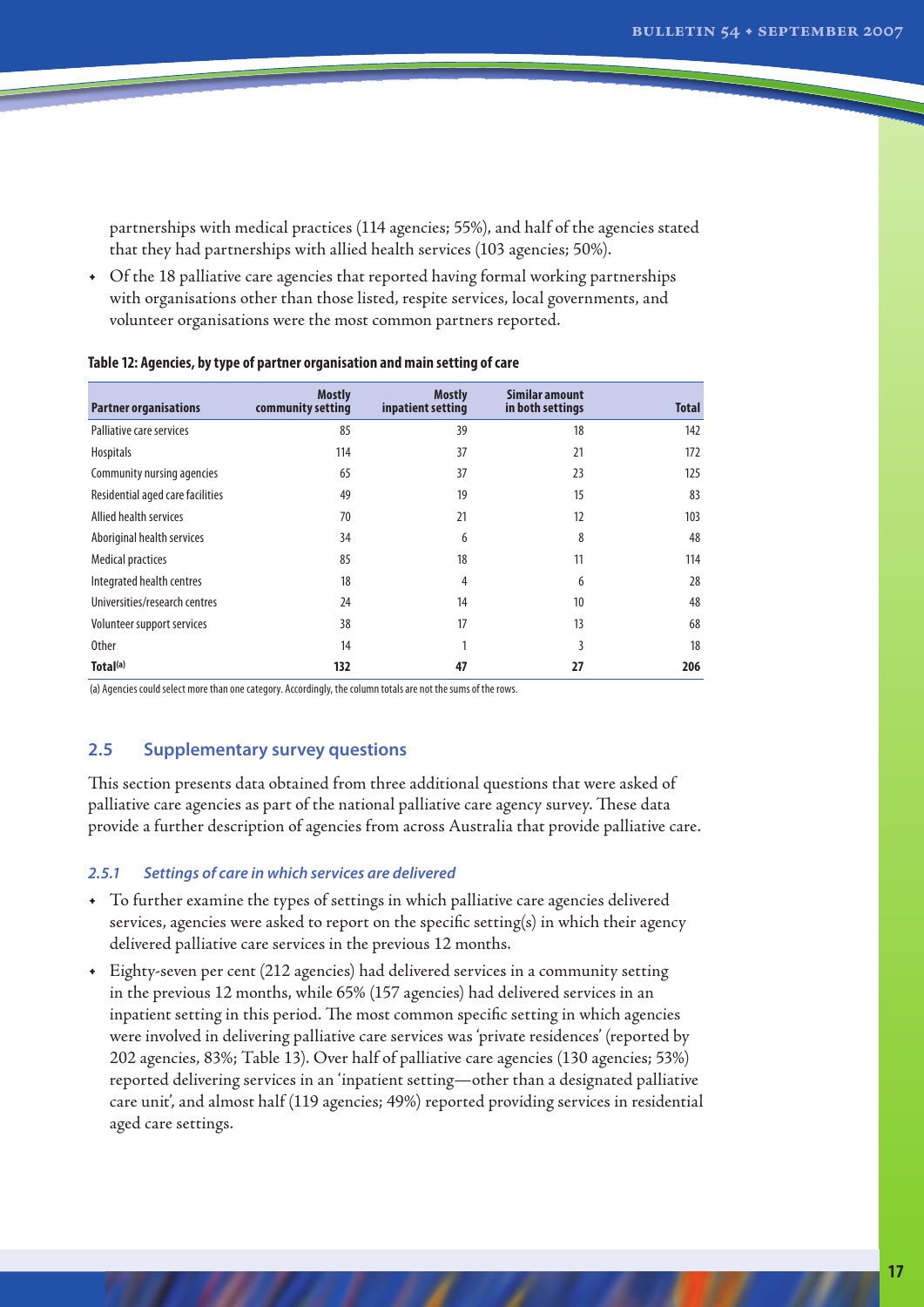National palliative care performance indicators

| Setting of care                                        | <b>Number of agencies</b> | <b>Proportion of agencies (%)</b> |
|--------------------------------------------------------|---------------------------|-----------------------------------|
| Community-based settings                               |                           |                                   |
| Private residences                                     | 202                       | 83                                |
| Residential—aged care settings                         | 119                       | 49                                |
| Residential-other settings                             | 58                        | 24                                |
| Non-residential settings                               | 33                        | 14                                |
| Outpatient-in a hospital/hospice                       | 73                        | 30                                |
| Inpatient settings                                     |                           |                                   |
| Inpatient—designated palliative care unit or hospice   | 81                        | 33                                |
| Inpatient—other than a designated palliative care unit | 130                       | 53                                |
| Total number of agencies <sup>(a)</sup>                | 243                       | 100                               |

#### **Table 13: Agencies, by specific settings in which services were delivered**

(a) Agencies could select more than one category. Accordingly, the column totals are not the sums of the rows.

#### *2.5.2 Level of palliative care specialisation*

- • One survey question requested information on the specific level of palliative care specialisation (from the Palliative Care Australia's service planning framework) that best described the agency. This framework was previously described in sub-section 1.4.2, and the full framework classification is available in the Appendix.
- The most common level of specialisation reported by agencies that participated in the survey was 'specialist palliative care agency (level 1)' (reported by 91 agencies; 38%). The next most common category was 'primary palliative care agency' (77 agencies; 32%), and 'specialist palliative care (level 2) and (level 3)' agencies accounted for 16% (38 agencies) and 15% (36 agencies) of responding agencies respectively (Table 14).
- • Agencies that mostly provided care in community settings were most likely to classify themselves as primary or specialist (level 1) palliative care agencies (both accounted for 41% of agencies that mostly delivered care in the community); and agencies that mostly delivered care in inpatient settings were most likely to classify themselves as specialist (level 1) or (level 3) agencies (accounting for 29% and 27% of agencies that mostly delivered care in inpatient settings respectively). Agencies that delivered a similar amount of care in both settings were most likely to classify themselves as specialist (level 3) or (level 1) palliative care agencies (accounting for 38% and 35% of these agencies respectively).
- It should be noted that this information was self-reported and based on a capability and resource matrix developed by PCA (2005a) that has not previously been used in surveys of this kind. This may result in agencies under- or over-estimating their place within the PCA framework.
- Seventeen agencies, at the time of completing the survey, reported that they were unable to locate their service within the PCA service planning framework. The project team followed up, either directly with agencies or through state and territory PCDWG members, to determine where these agencies would be best placed within the PCA service planning framework. All but one agency was placed in accordance with this process.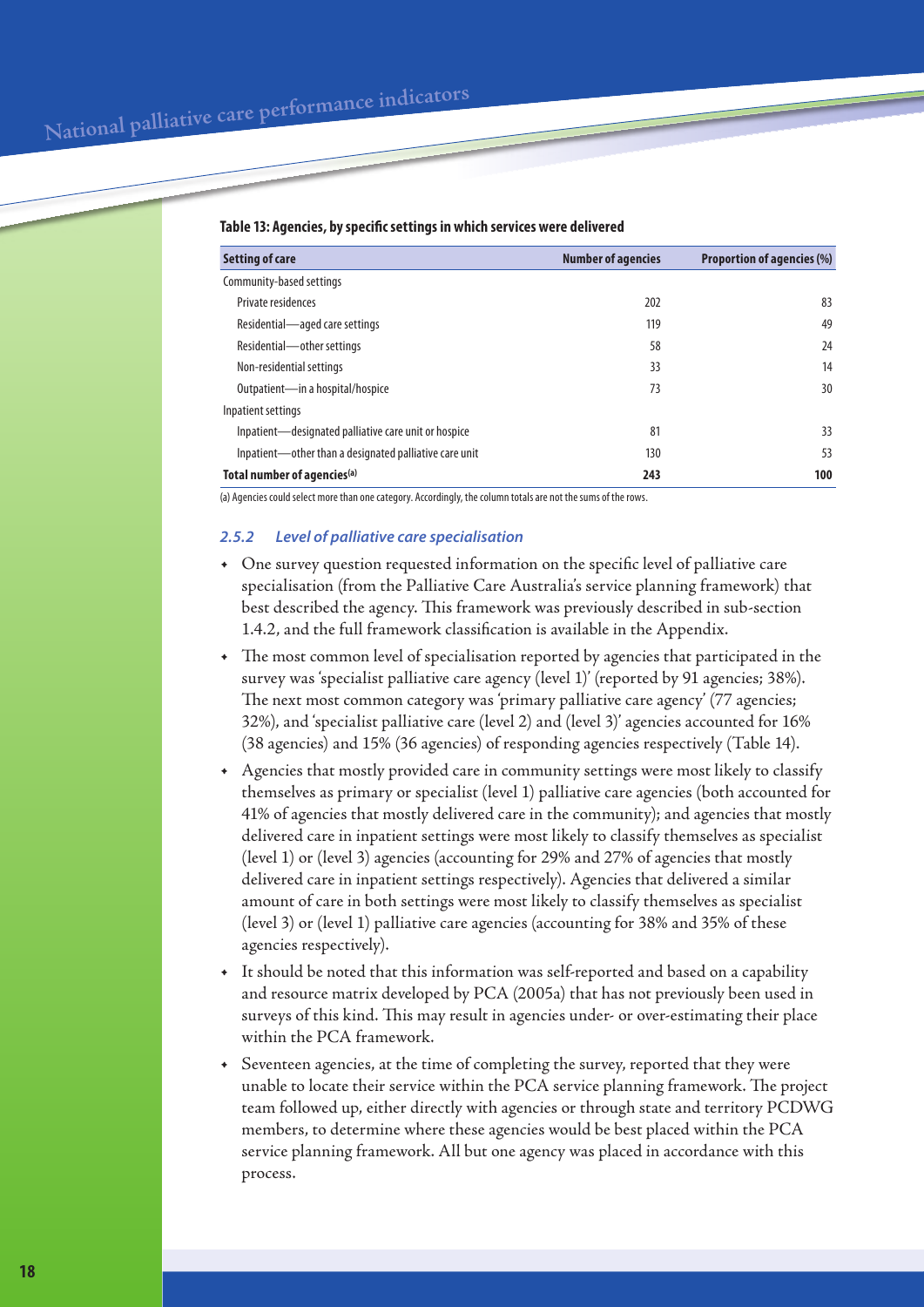**Total** 

• Some agencies reported having difficulty placing their service within the PCA framework, commenting that they were 'in between' categories. Most commonly agencies reported having difficulty distinguishing their service between that of a specialist palliative care agency (level 1) and a specialist palliative care agency (level 2) or a specialist palliative care agency (level 2) and a specialist palliative care agency (level 3).

| -                                           |                                    |                                    |                                    |              |
|---------------------------------------------|------------------------------------|------------------------------------|------------------------------------|--------------|
| Level of specialisation                     | <b>Mostly</b><br>community setting | <b>Mostly</b><br>inpatient setting | Similar amount<br>in both settings | <b>Total</b> |
| Primary palliative care agency              | 62                                 | 12                                 |                                    | 77           |
| Specialist palliative care agency (level 1) | 63                                 | 16                                 |                                    | 91           |
| Specialist palliative care agency (level 2) | 20                                 | 12                                 | h                                  | 38           |
| Specialist palliative care agency (level 3) | 8                                  | 15                                 | 13                                 | 36           |
| Not stated                                  | 0                                  |                                    |                                    |              |

#### **Table 14: Agencies, by level of palliative care specialisation and main setting of care**

#### *2.5.3 Employment of a coordinator of volunteers*

• Agencies were asked whether they employ a coordinator of volunteers on either a paid or unpaid basis. This question was designed to provide insight into the extent to which volunteers are used in the palliative care sector.

**Total 153 56 34 243**

- • Volunteers are regarded as valued members of the palliative care workforce who complement the care provided by paid palliative care professionals. Volunteers frequently assist patients and carers in practical ways (for example, providing transport, preparing snacks, letter writing), and provide respite to carers, companionship, and bereavement contact with families following the death of the person. All volunteers are screened and undertake extensive training before taking on this role. The duties of a coordinator of volunteers in the palliative care sector might include: managing the workloads of volunteer staff, liaising with clinical staff regarding clients' needs, assessing human resource needs of the organisation, recruiting volunteers, developing orientation kits and programs, developing volunteer policies, arranging training and development opportunities, and maintaining volunteer records.
- • Just over half of all agencies (124 agencies; 51%) reported employing a coordinator of volunteers on either a paid or unpaid basis (Table 15). Most of these agencies mainly delivered care in community settings (72 agencies; 30% of all agencies), followed by 30 agencies (12%) that reported most commonly providing services in an inpatient setting. Proportionately, however, agencies that delivered a similar amount of care in both community and inpatient settings and agencies that mostly delivered care in inpatient settings were more likely to employ a coordinator of volunteers (65% of 34 agencies that delivered a similar amount of care in both community and inpatient settings; 54% of 56 agencies that mostly deliver care in inpatient settings; compared to 47% of 153 agencies that mostly deliver care in community settings).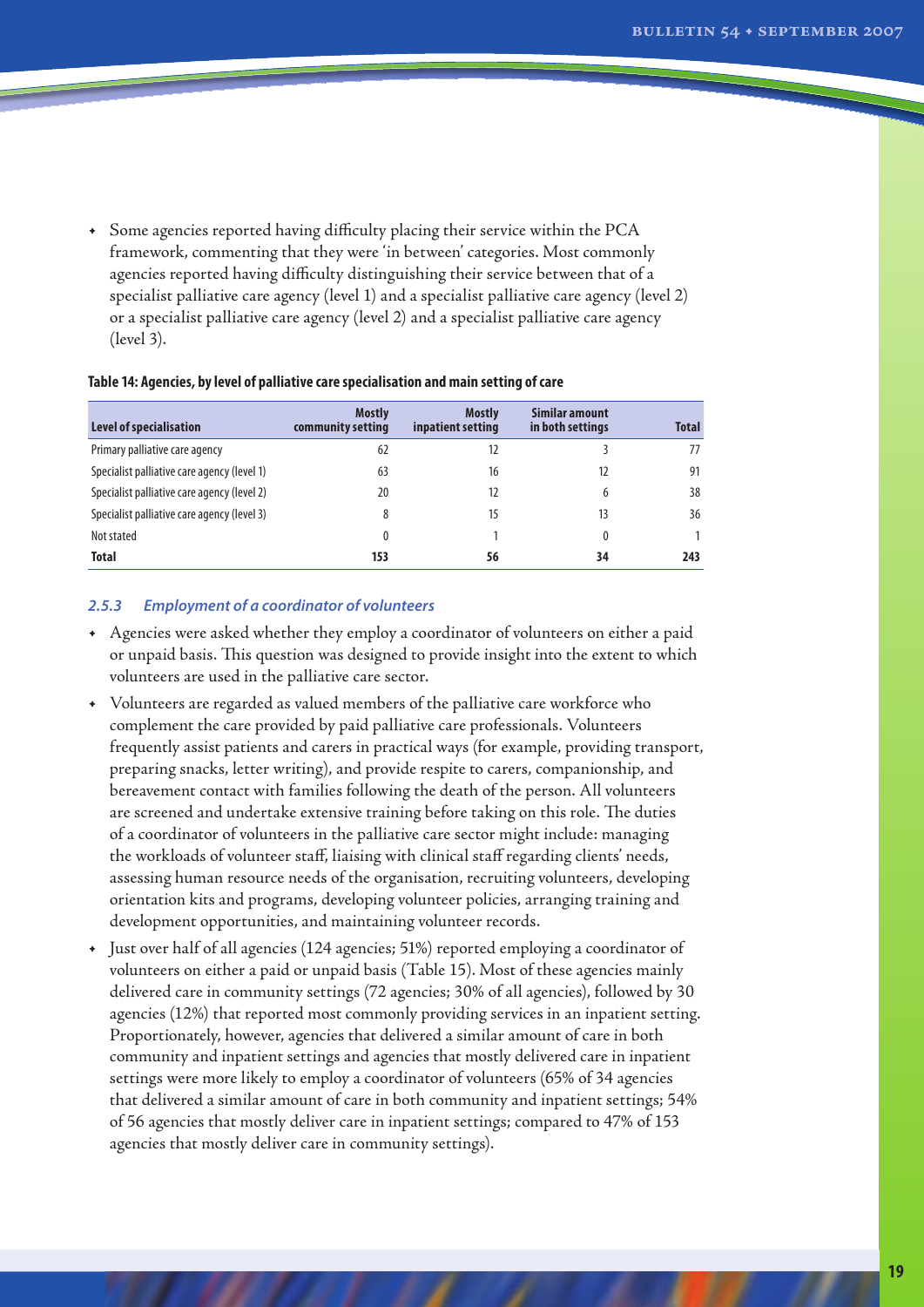| <b>Coordinator of</b><br>volunteers status | <b>Mostly</b><br>community setting | <b>Mostly</b><br>inpatient setting | <b>Similar amount</b><br>in both settings | <b>Total</b> |
|--------------------------------------------|------------------------------------|------------------------------------|-------------------------------------------|--------------|
|                                            |                                    | <b>Number</b>                      |                                           |              |
| Yes                                        | 72                                 | 30                                 | 22                                        | 124          |
| No                                         | 81                                 | 26                                 | 12                                        | 119          |
| <b>Total</b>                               | 153                                | 56                                 | 34                                        | 243          |
|                                            |                                    | Per cent                           |                                           |              |
| Yes                                        | 30                                 | 12                                 | 9                                         | 51           |
| No                                         | 33                                 | 11                                 | 5                                         | 49           |
| <b>Total</b>                               | 63                                 | 23                                 | 14                                        | 100          |

**Table 15: Agencies, by employment of a coordinator of volunteers and main setting of care** 

- The employment of a coordinator of volunteers (on either a paid or unpaid basis) was more common among specialist palliative care agencies—99 specialist palliative care agencies (60% of 165 agencies) employed a coordinator of volunteers compared to 25 primary palliative care agencies (32% of 77 agencies) that reported employing a coordinator of volunteers.
- In some areas volunteer assistance may be accessed through separate agencies that work in partnership with the palliative care service (rather than directly through the palliative care service itself). The organisation of services in this way will affect whether the palliative care agency would need to employ a volunteer coordinator directly.

# **3 Discussion**

The results of the 2006 palliative care performance information data collection have suggested that the performance of the palliative care sector has fallen against each of the measured performance indicators since 2005. This fall in performance is particularly marked for two of the performance indicators: the proportion of palliative care agencies that routinely undertake or undergo formal assessment against the Palliative Care Australia standards, and the proportion of agencies that have formal working partnerships with other service providers or organisations.

Given the high-level nature of these performance indicators, and their focus on activities that may take time to plan and introduce (which is particularly true for the development of a strategic plan for palliative care), it may not be surprising not to have seen large *increases* in performance against these performance indicators. However, the apparent *decrease* in performance among the health regions and agencies that participated was unexpected. While this apparent fall in performance may reflect a real reduction in performance on these indicators, these results may also be due to changes in the questions and additions to guidelines which may have influenced the way in which agencies responded, and/or changes in scope for both data collections.

This section considers the possible impact that these factors may have had on the performance indicator results, particularly those arising from the national palliative care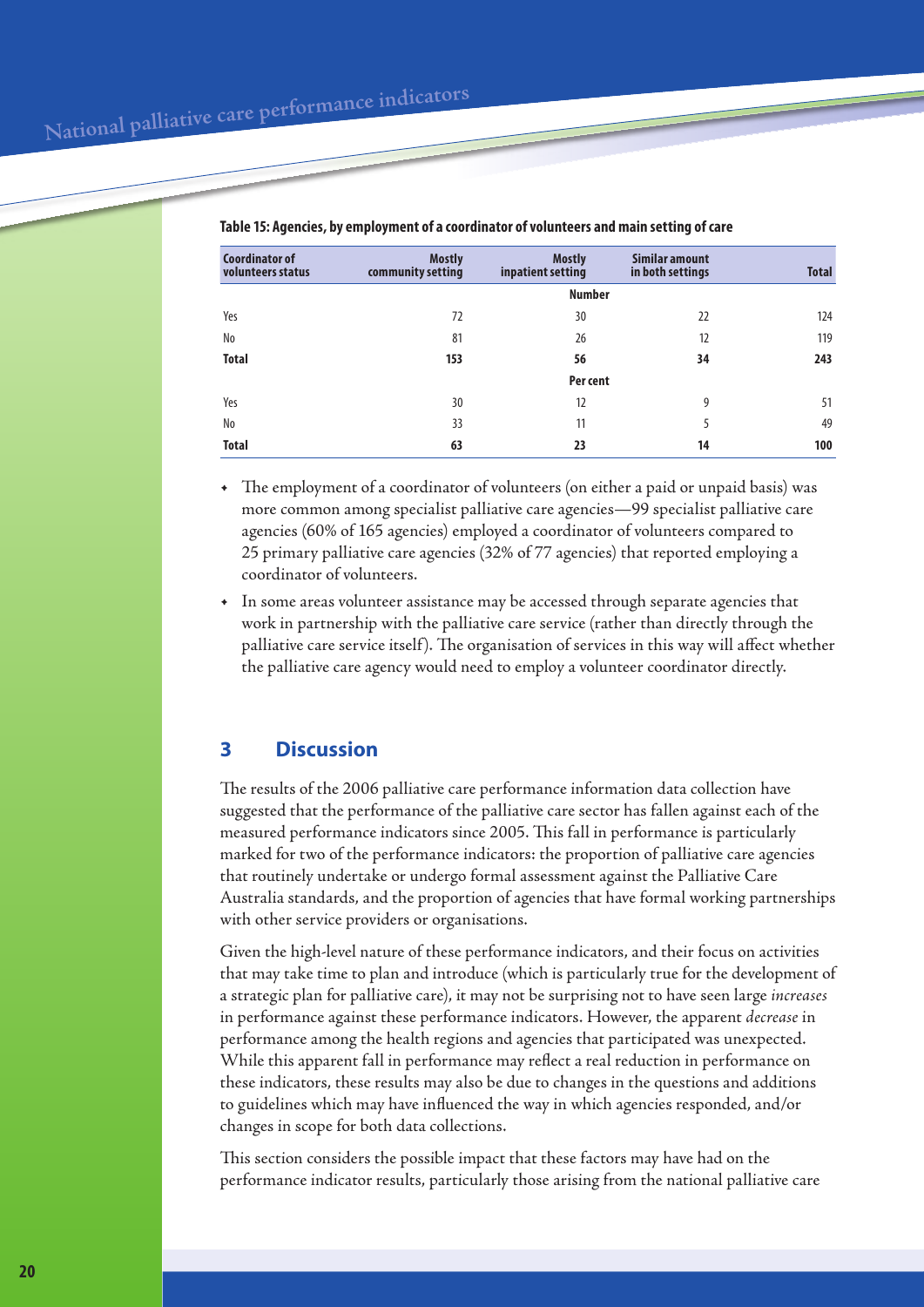agency data collection, and considers the performance indicator results by main setting of care and level of specialisation.

## **3.1 Possible impact of changes to the questions/ guidelines and changes in scope**

The performance indicator data collection was first conducted as a trial in 2005. The responses and feedback to that trial were used by the AIHW project team and the PCDWG to finetune the questions and the accompanying guidelines for subsequent data collections. This resulted in minor amendments to all of the questions that collected the data on which the performance indicator information is based for the 2006 survey. These changes did not alter the intent of the questions but may have influenced the way in which agencies responded. The changes to the questions are summarised in Table 16.

|  |  |  |  | Table 16: Summary of changes made to survey questions on which performance indicator calculations are based |
|--|--|--|--|-------------------------------------------------------------------------------------------------------------|
|--|--|--|--|-------------------------------------------------------------------------------------------------------------|

| <b>Performance indicator</b>                                                                                                                    | Summary of changes made between 2005 and 2006 survey forms                                                                                                                                                                                                                                                                                                                                                                                                                                                                   |
|-------------------------------------------------------------------------------------------------------------------------------------------------|------------------------------------------------------------------------------------------------------------------------------------------------------------------------------------------------------------------------------------------------------------------------------------------------------------------------------------------------------------------------------------------------------------------------------------------------------------------------------------------------------------------------------|
| PI 1: Proportion of administrative health regions<br>that have a written plan for palliative care that<br>incorporates palliative care elements | • Response requirements amended such that responses needed to indicate that the<br>strategic plan met each of the six specified characteristics.                                                                                                                                                                                                                                                                                                                                                                             |
| <i>Pl 2:</i> Proportion of agencies that routinely undertake or<br>undergo assessment against the PCA standards                                 | Additional question included to obtain information on which version(s) of the PCA<br>standards the agency uses for assessment.                                                                                                                                                                                                                                                                                                                                                                                               |
| <i>PI 3:</i> Proportion of agencies that actively collect<br>feedback from clients and staff relating to<br>services and service delivery       | • Response codes were amended in 2006 to allow agencies to specifically report<br>that they collect feedback from: both staff and clients, from clients only, from<br>staff only, or that they did not collect feedback.<br>• In 2005, respondents were required just to indicate that they collected feedback<br>from clients and/or staff, and the follow-up questions on the type(s) of feedback<br>mechanisms used were used to derive data on whether the agency collected<br>feedback from clients only or staff only. |
| PI 4: Proportion of agencies that have formal working<br>partnerships with other service provider(s) or<br>organisation(s)                      | Some minor additions to the guidelines to further clarify the term 'formal<br>working partnership'.                                                                                                                                                                                                                                                                                                                                                                                                                          |

In addition, changes were made to the scope of the national palliative care agency data collection. The scope of the first performance indicator data collection (conducted in 2005) was any healthcare agency involved in delivering palliative care services that employed one or more palliative care practitioners. However, because of the lack of guidelines provided to agencies in defining 'one or more palliative care practitioners', and the apparent inconsistent application of these criteria by palliative care agencies, the scope was revised for the 2006 collection. For this collection the scope was deemed to be all specialist palliative care agencies and those primary palliative care agencies that received Australian Health Care Agreement funding to provide care that incorporates a palliative approach.

In order to investigate the effect that changes to the questions/guidelines and changes in scope might have had, the project team conducted separate analyses of those agencies/ health regions that responded to both the 2005 and 2006 surveys to investigate trends across collection years. Agencies and health regions that responded to both the 2005 and 2006 data collections were identified based on their organisation identifier or the name of the health region (as applicable). These results should be regarded as indicative, as the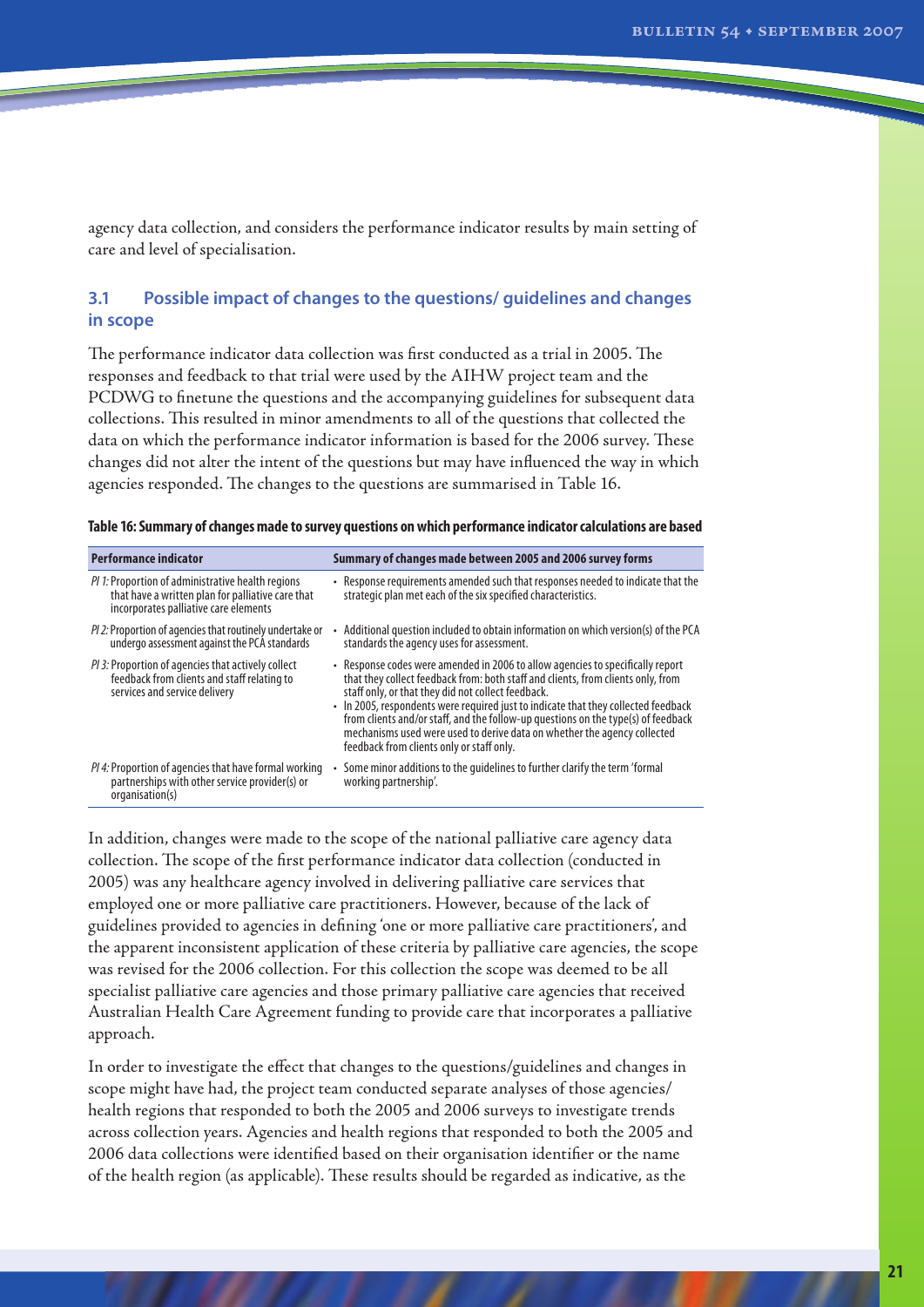matching of organisation identifiers and health region names may not exactly represent the same agency/region. For example, the boundaries of health regions may have altered between the two survey periods, or agencies may have been incorporated into other agencies.

Based on this analysis, 26 health regions and 124 palliative care agencies were found to have responded to both the 2005 and 2006 performance indicator surveys. This represented 87% of health regions that responded in 2006 and 68% of health regions that responded in 2005; and 51% of agencies that responded in 2006, and 69% of agencies that responded in 2005.

Table 17 summarises the proportion of these health regions/agencies that met the performance indicators in each collection year, and summarises the percentage change that occurred across these years. It should be noted that the health regions/agencies included in this analysis are limited to those that responded to both surveys—accordingly, the proportions of health regions/agencies meeting each performance indicator will be different from those reported elsewhere in this report and in the report of the 2005 performance indicator collection (AIHW 2006). From this table it is evident that, even among agencies/health regions that responded to both surveys, there has been a fall in performance across each of the performance indicators.

**Table 17: Percentage change in proportion of health regions/agencies meeting performance indicators for health regions/agencies that responded to both the 2005 and 2006 surveys**

| <b>Performance indicator</b>                                                                                                                           | <b>Proportion of selected</b><br>regions/agencies <sup>(a)</sup><br>meeting performance<br>indicator-2005 (%) | <b>Proportion of selected</b><br>regions/agencies <sup>(a)</sup><br>meeting performance<br>indicator-2006 (%) | <b>Percentage</b><br>change (%) |
|--------------------------------------------------------------------------------------------------------------------------------------------------------|---------------------------------------------------------------------------------------------------------------|---------------------------------------------------------------------------------------------------------------|---------------------------------|
| <i>PI 1:</i> Proportion of administrative health regions<br>that have a written plan for palliative care that<br>incorporates palliative care elements | 81                                                                                                            | 73                                                                                                            | -8                              |
| <i>Pl 2:</i> Proportion of agencies that routinely undertake or<br>undergo assessment against the PCA standards                                        | 35                                                                                                            | 24                                                                                                            | $-11$                           |
| <i>PI 3:</i> Proportion of agencies that actively collect<br>feedback from clients and staff relating to services<br>and service delivery              | 73                                                                                                            | 66                                                                                                            |                                 |
| <i>PI 4:</i> Proportion of agencies that have formal working<br>partnerships with other service provider(s) or<br>organisation(s)                      | 96                                                                                                            | 84                                                                                                            | $-12$                           |

(a) The health regions/agencies included in this analysis are limited to those that responded to both surveys. Accordingly, the proportions of health regions/ agencies meeting each performance indicator will be different from those reported elsewhere in this report and in the report of the 2005 performance indicator collection (AIHW 2006).

The fact that performance appears to have fallen even among those health regions/ agencies that participated in the data collection in 2005 suggests that the changes to the wording/guidelines may have influenced the performance indicator results by tightening the criteria specified for agencies/health regions to meet the performance indicators. It is also possible, of course, that in the intervening period agencies/health regions ceased to conduct the activities that were measured by the performance indicators. For example, a palliative care strategic plan may have 'expired' in this period, and a replacement plan not finalised in a particular region.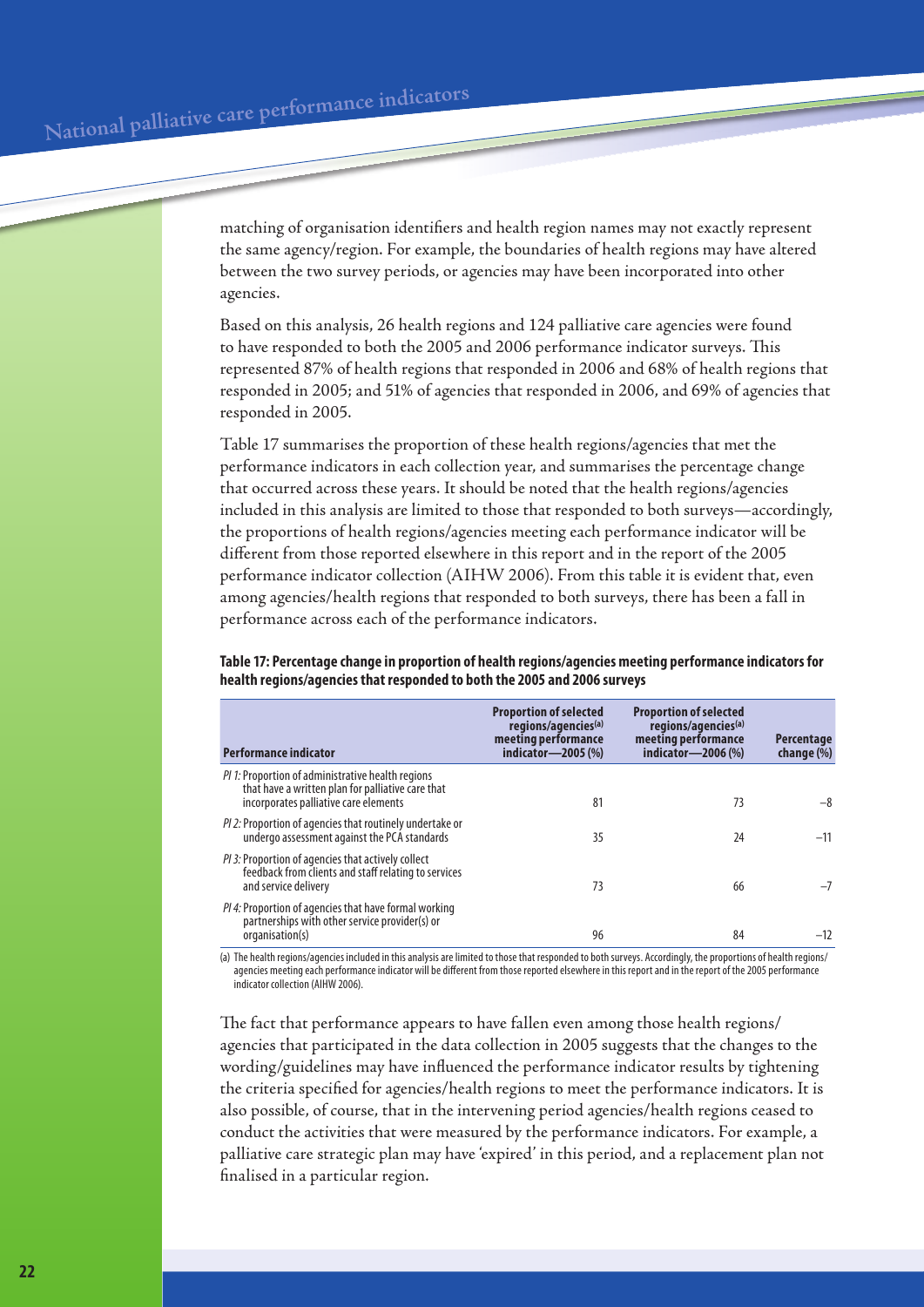Given the 'trial' nature of the 2005 collection, and that some finetuning and further development of questions occurred in light of that collection, it is likely that the 2006 collection results should be considered more reliable. The third collection of national palliative care performance information data is currently being planned for late 2007. Since the feedback sought on the questions included in 2006 did not suggest that any further refinement of the questions will be needed to ensure consistent interpretation of the survey questions, the 2007 collection will largely be a reiteration of the 2006 collection. Therefore, it may be best to await results of that data collection to better understand changes in performance.

## **3.2 Consideration of performance indicators by main setting of care**

This section summarises the performance indicator results (for performance indicators 2–4) by the agencies' main setting of care (that is, whether the agency mostly delivered palliative care in community settings or inpatient settings or provided a similar mount of services in both settings).

There were no clear patterns in the performance indicator results when analysed by most common setting of care. Agencies that delivered a similar amount of services in both settings were most likely to assess themselves against the PCA standards, agencies that mostly delivered care in the community were mostly likely to seek feedback from clients and staff, and agencies that delivered care in the community and those that mostly delivered care in inpatient settings were almost equally likely to have formal working partnerships with other agencies.

Given the broad range of settings in which palliative care services may be delivered, and also the broad range of service models under which services may be delivered, it is perhaps not surprising that there were no clear patterns in these data. For example, agencies that mostly deliver care in inpatient settings may represent agencies that only provide inpatient care, or agencies that mostly provide advice to staff/patients in inpatient settings on a consultative basis. The nature of these different 'relationships' with patients (that is, whether the agency directly cares for patients and their carers or provides care 'indirectly' by providing advice to staff of other agencies) may influence the way in which some management practices (such as those reflected in the agreed national performance indicators) are implemented.

#### **3.3 Consideration of performance indicators by level of specialisation**

This section summarises the performance indicator results (for performance indicators 2–4) against the level of palliative care specialisation reported by the agency. These results need to be considered in light of the fact that level of specialisation (according to the PCA framework) was self-reported and based on a capability and resource matrix that was untested, though it is considered likely that agencies could accurately report their status as either a 'primary' or 'specialist' palliative care agency.

For performance indicator 2, the proportion of agencies that undertake or undergo assessment against the PCA standards, there was a marked difference in achievement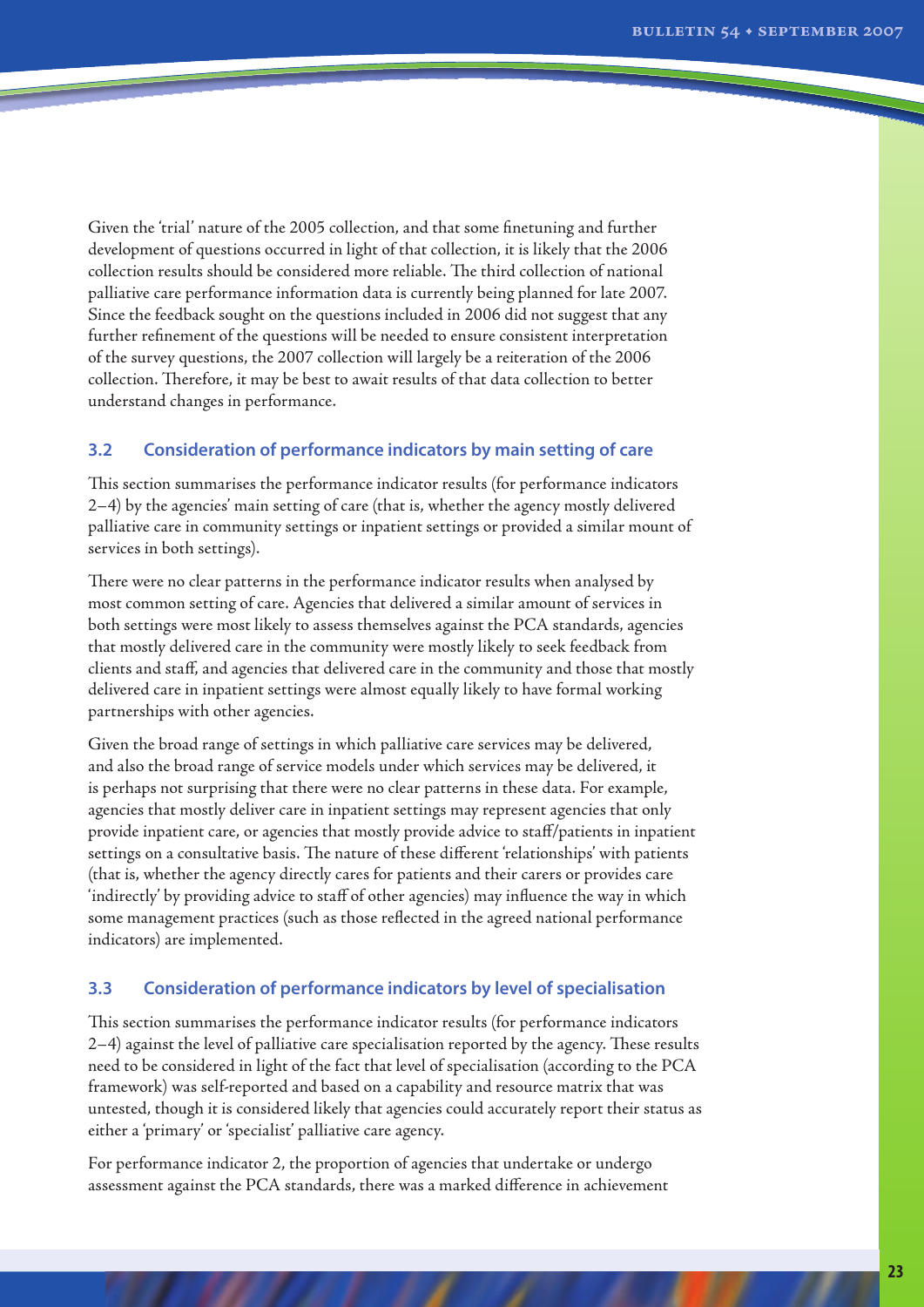of this performance indicator by level of specialisation. Specifically, 28% of specialist agencies met this performance indicator, while only 5% of primary care agencies met the indicator. To a large extent this type of difference might be expected—because primary palliative care agencies are involved in delivering a range of healthcare services, and are not substantively involved in delivering palliative care, they would be more likely to undertake assessment against standards that reflect this more general approach. Specialist palliative care agencies, however, who substantively work in the area of palliative care, would be expected to consider the palliative care standards highly relevant to their practice.

This difference also goes some way to explaining the relatively poor achievement of this performance indicator—because 32% of the respondents were primary palliative care agencies, and because their achievement of this performance indicator was particularly low, this has impacted on the overall results.

For both performance indicators 3 and 4 (proportion of agencies that actively and routinely collect feedback from clients and staff, and proportion of agencies that have formal working partnerships with other service providers), the differences in achievement of the performance indicators by level of specialisation was not as distinct. Again, these results, to a large extent, are to be expected as the collection of feedback from clients and staff can be regarded as a potentially relevant quality assurance activity that may be suitable in a range of healthcare settings, as is the establishment of partnerships with other service providers, which again may be relevant to other health service providers to facilitate seamless care for patients.

The slightly lower proportion of specialist palliative care agencies that actively and routinely collect feedback from clients and staff may reflect particular sensitivity around the collection of feedback (particularly from clients) in a palliative care context. Similarly, the slightly higher proportion of specialist palliative care agencies that have in place formal working partnerships (compared to primary palliative care providers) may reflect the particular requirements of a palliative care service which is provided by a multidisciplinary team (whether this is provided directly by the agency or by an 'affiliated' service provider).

## **3.4 Use of volunteers within the palliative care sector**

The extent to which volunteers are used in the palliative care sector was evident from the results of the survey. Half of the agencies (51%) reported that they employed a coordinator of volunteers either on a paid or unpaid basis, which is likely to underestimate the actual use of volunteers since volunteers may be used by agencies that do not employ a coordinator of volunteers.

The employment of a volunteer coordinator was more common among agencies that deliver a similar amount of care in community and inpatient settings and among specialist palliative care agencies. This latter finding, in particular, probably reflects the special role that volunteers play in delivering non-health-related care for those agencies that are substantively involved in delivering palliative care and reinforces that volunteers are frequently considered core members of interdisciplinary palliative care teams.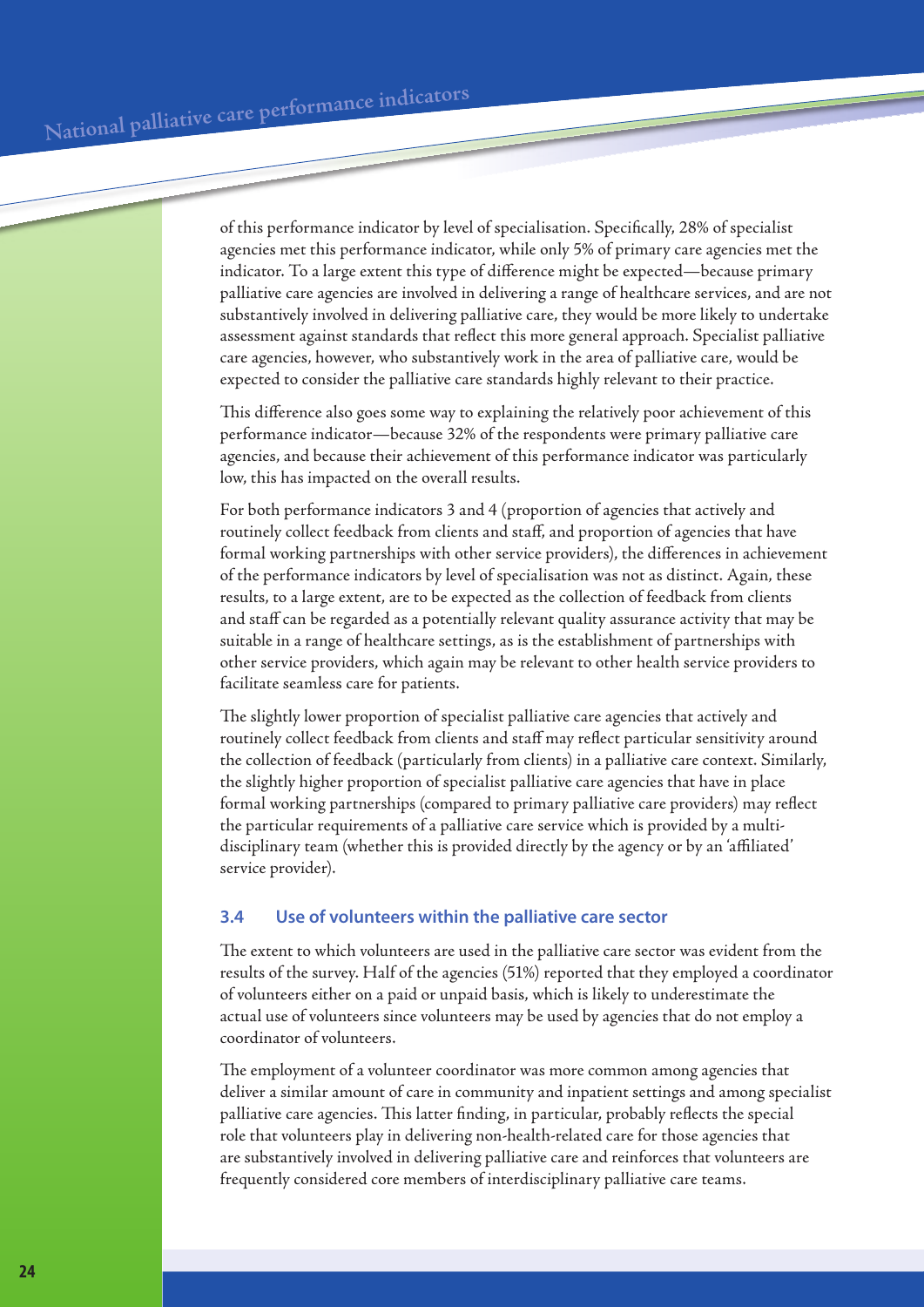## **3.5 Performance indicator reporting in the future**

Under the authority of the current agreements between the Australian Government Department of Health and Ageing, state and territory health authorities and the AIHW, the final performance indicator data collection will occur in late 2007 (for reporting in 2008). As suggested previously, given that the 2006 data collection incorporated some changes that arose out of the 'trial' 2005 collection, and that the 2007 collection will largely be a reiteration of the 2006 collection, it may be best to await results of that data collection to better understand changes in performance.

In the longer term, the Palliative Care Data Working Group have proposed that future performance monitoring data collections would also present an opportunity to include additional 'clusters' of questions related to special interest topics in addition to the core performance monitoring questions. These special interest topics may be related to the core performance indicators and expand on these indicators (for example, considering aspects of the implementation of strategic plans that exist for palliative care, or considering how feedback received from clients and staff is used by agencies to improve practices and processes). Other topics may reflect particular interest in thematic aspects of palliative care delivery (such as the use of volunteers in the delivery of palliative care–related services, or bereavement care provided by palliative care services).

This approach would not only be effective in containing the growth of the number of questions asked on each survey form, and thereby minimising respondent burden, but would also recognise the high-level nature of the current performance indicators. This is an approach that has been accepted (in principle) by the PCDWG, but will be dependent on further funding to continue these collections and further agreement by PCIF to this approach.

The ongoing collection of performance monitoring data (on either an annual or periodic basis) may also be appropriate given the likelihood that it will take time for the results of each collection to flow through government departments and palliative care agencies and instigate improvements. While some of the aspects of service delivery assessed by these performance indicators could be planned and implemented by palliative care agencies relatively quickly (for example, the collection of feedback from clients and staff), other activities (particularly the development and agreement of a strategic plan for palliative care at an administrative health region level) necessarily take time. Thus the current annual cycle of performance indicator reporting may not allow enough time for health regions and agencies to respond to the results of the previous collections.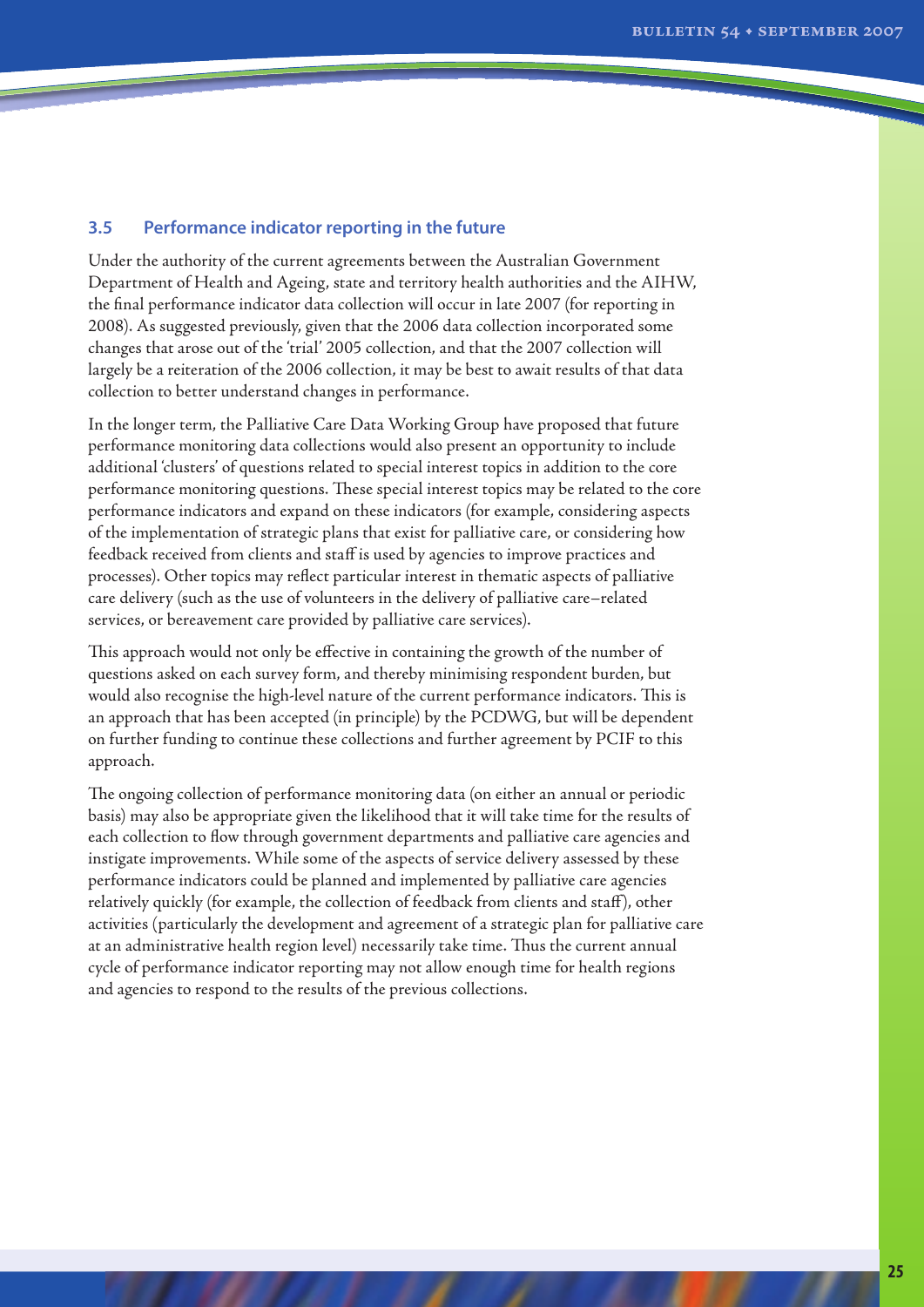# **Appendix: Palliative Care Australia's service planning framework**

| <b>Level</b>                            | <b>Capability</b>                                                                                                                                                                                                                                                                                                                                                                | <b>Typical resource profile</b>                                                                                                                                                                                                                                                    |
|-----------------------------------------|----------------------------------------------------------------------------------------------------------------------------------------------------------------------------------------------------------------------------------------------------------------------------------------------------------------------------------------------------------------------------------|------------------------------------------------------------------------------------------------------------------------------------------------------------------------------------------------------------------------------------------------------------------------------------|
| Primary care                            | Clinical management and care coordination including<br>assessment, triage, and referral using a palliative<br>approach for patients with uncomplicated needs                                                                                                                                                                                                                     | General medical practitioner, nurse practitioner,<br>registered nurse, generalist community nurse,<br>aboriginal health worker, allied health staff.                                                                                                                               |
|                                         | associated with a life-limiting illness and/or end of<br>life care. Has formal links with a specialist palliative<br>care provider for purposes of referral, consultation and<br>access to specialist care as necessary.                                                                                                                                                         | Specialist health care providers in other disciplines<br>would be included at this level.                                                                                                                                                                                          |
| Specialist palliative care<br>(level 1) | Provides specialist palliative care for patients,<br>caregiver/s and families whose needs exceed the<br>capability of primary care providers. Provides<br>assessment and care consistent with needs and<br>provides consultative support, information and advice<br>to primary care providers.                                                                                   | Multi-disciplinary team including medical practitioner<br>with skills and experience in palliative care, clinical<br>nurse specialist/consultant, allied health staff,<br>pastoral care and volunteers. A designated staff<br>member if available coordinates a volunteer service. |
|                                         | Has formal links with primary care providers and level<br>2 and/or level 3 specialist palliative care providers to<br>meet the needs of patients and family/carers with<br>complex problems. Has quality and audit program.                                                                                                                                                      |                                                                                                                                                                                                                                                                                    |
| Specialist palliative care<br>(level 2) | As for level 1, able to support higher resource level<br>due to population base (for example, regional area).<br>Provides formal education programs to primary care<br>and level 1 providers and the community. Has formal<br>links with primary care providers and level 3 specialist<br>palliative care services for patients, caregiver/s and<br>families with complex needs. | Interdisciplinary team including medical practitioner<br>and clinical nurse specialist/consultant with specialist<br>qualifications. Includes designated allied health and<br>pastoral care staff.                                                                                 |
| Specialist palliative care<br>(level 3) | Provides comprehensive care for the needs of patients,<br>caregiver/s and families with complex needs. Provides<br>local support to primary care providers, regional level<br>1 and/or 2 services including education and formation<br>of standards. Has a comprehensive research and<br>teaching role.                                                                          | Interdisciplinary team including a medical director<br>and clinical nurse consultant/nurse practitioner and<br>allied health staff with specialist qualifications in<br>palliative care.                                                                                           |
|                                         | Has formal links with local primary care providers and<br>with specialist palliative care providers level 1 and 2,<br>and relevant academic units including professorial<br>chairs where available.                                                                                                                                                                              |                                                                                                                                                                                                                                                                                    |

*Source:* PCA 2005b.

# **Acknowledgments**

This project was funded by the Australian Government Department of Health and Ageing.

The authors of this report are Shari Beaumont, Clara Jellie and Meera Rajendran of the National Data Development and Standards Unit of the AIHW. The authors extend their thanks to the members of the Palliative Care Data Working Group and the Palliative Care Intergovernmental Forum for their valuable advice and comment, and to the palliative care agencies that participated.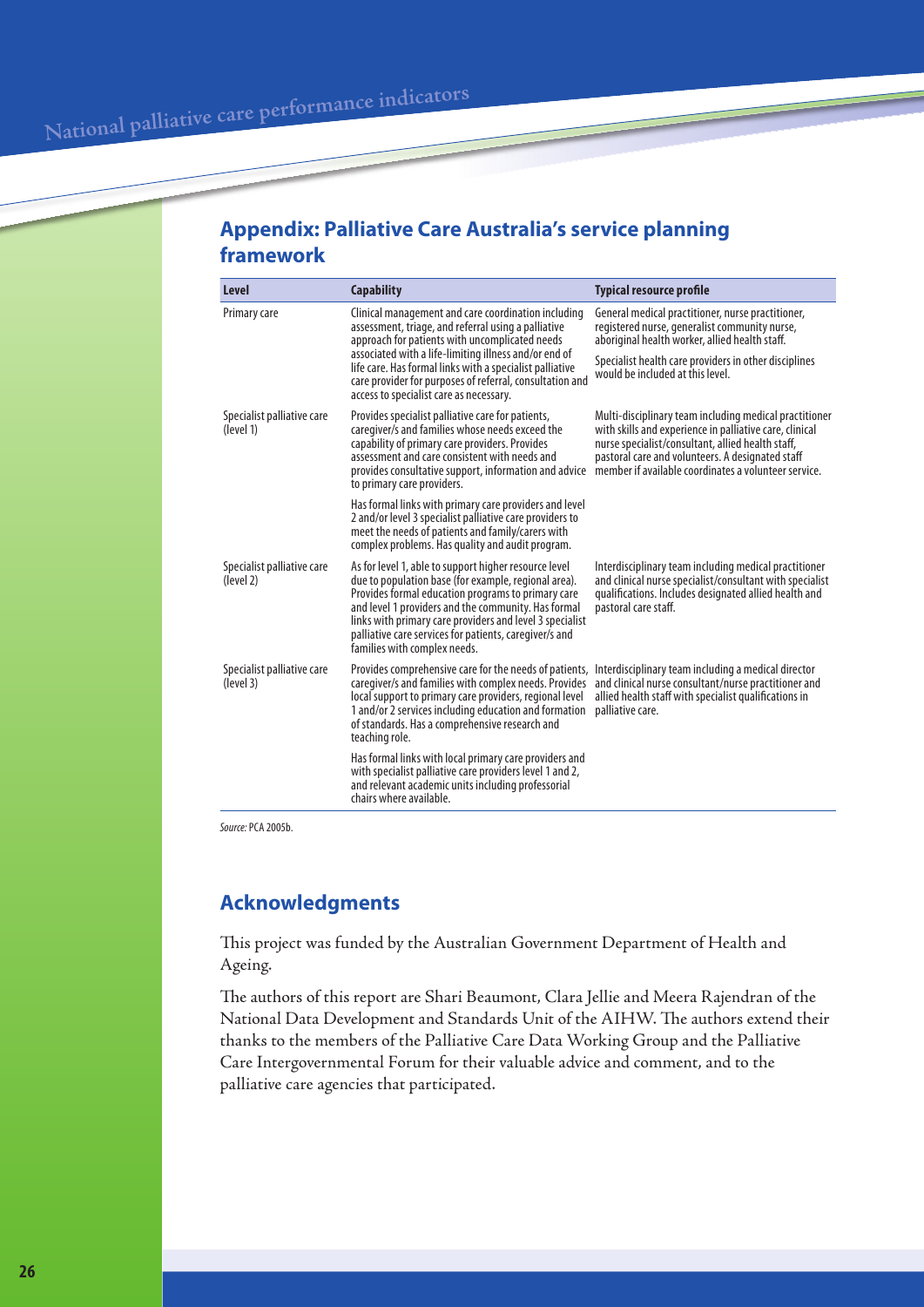## **References**

- AIHW (Australian Institute of Health and Welfare) 2006. National palliative care performance indicators: report on the National Palliative Care Performance Indicator Data Collection 2005. Cat. no. HWI 89.Canberra: AIHW.
- DoHA (Australian Government Department of Health and Ageing) 2000. National Palliative Care Strategy: a national framework for palliative care service development. Canberra: DoHA.
- PCA (Palliative Care Australia) 1999. Standards for palliative care provision. 3rd edn. Canberra: PCA.
- PCA 2005a. Standards for providing quality palliative care for all Australians. 4th edn. Canberra: PCA.
- PCA 2005b. A guide to palliative care service development: a population-based approach. Canberra: PCA.
- WHO (World Health Organization) 2003. WHO definition of palliative care. Viewed 24 May 2007, <http://www.who.int/cancer/palliative/definition/en/>.